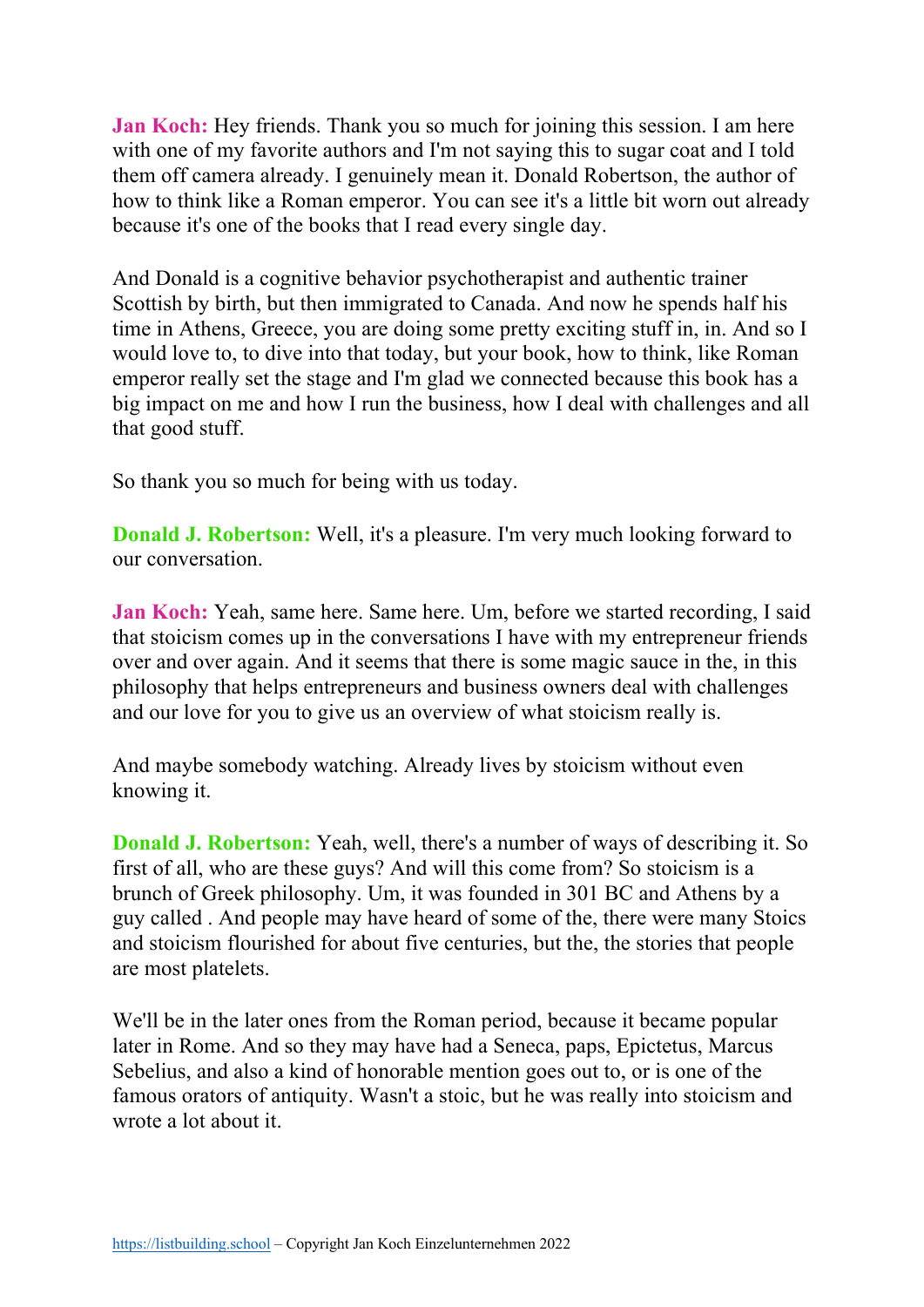So he's one of our main sources and, you know, what did they believe? Stoicism was very hand-foot heavily influenced by a philosopher from an earlier generation called Socrates is kind of the quintessential Athenian philosopher. And so they took a lot of ideas from him and really focused more than the other schools of Greek philosophy.

The Stoics focused on the practical side, the philosophy on philosophy, we can say as a favorite. Of the passions as a form of psychotherapy, I means of developing emotional resilience and their central doctrine, which really our model doctrine. It's the idea that virtue is the only true, good. That's how they phrase it.

Um, but then they'll go on and say the, to explain that takes a lot of elaboration. And, uh, one of the main consequences of their moral philosophy happens to be that it has emotion. Implications, if you accept that philosophy and it seems to lead to greater emotional resilience. So one of the reasons that suits us as popular today is that it's the original philosophical inspiration for cognitive behavioral therapy, which is how I originally got into it.

Because as you mentioned, I'm a COVID behavioral psychotherapy. By profession who happens to have a couple of degrees in philosophy. Um, so I, I can have inevitably wind up looking at stoicism cause that's the, there, there were a philosophy in psychotherapy kind of.

**Jan Koch:** Yeah. One thing that, uh, applies to me or that I appreciate about stoicism is what you've said already.

That the practical implications of this philosophy, I've never thought of myself as being a philosopher or studying philosophy or something. Yet. I find myself with your book on the table. I have Ryan holiday's the daily stoic right next to that on the table. And so at some point. I have to say myself that I'm, I'm a business owner and I'm a philosopher.

And I know that this event is really about email marketing in this building, but I find that. Even when I set out an email marketing campaign, for example, there are so many challenges and so many setbacks that can happen in so many curve balls, dive throws at you. Sometimes that you have to have this resilience that you've mentioned.

You have to know when things go wrong. How do I deal with this? And the one concept that you elaborate in your book, that markets are really originally came up with. I think. Is, uh, the concept of cognitive dis distancing and then looking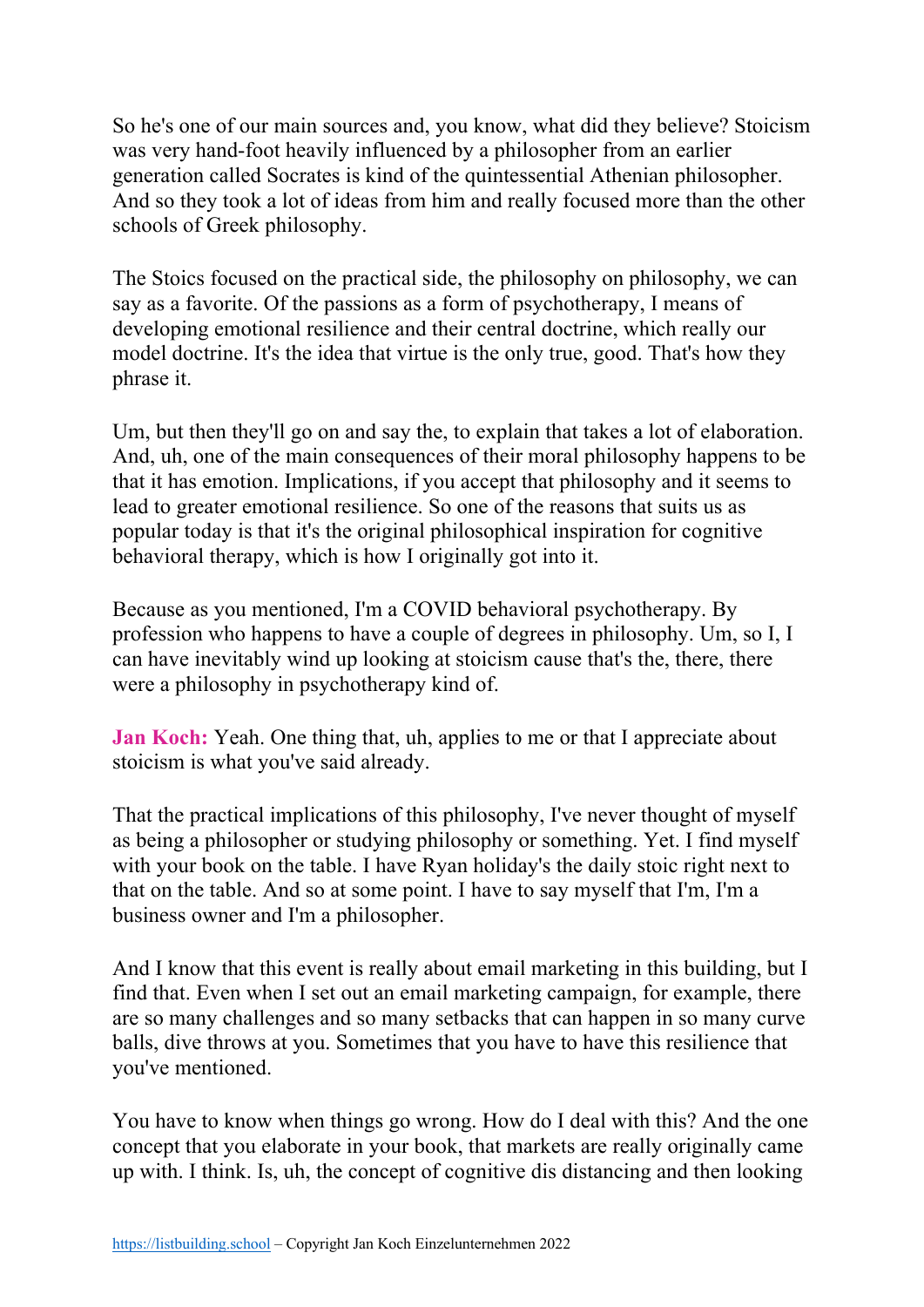at an event by its parts in itself. So rather than looking at an event in a whole, you, you try to break it down and then it's, it's this thing bad or good, or is it indifferent than itself?

And this philosophy helped me personally, quite a bit to deal with challenges.

**Donald J. Robertson:** Yeah, there are many, I mean, I suppose I've been writing about stoicism for a long time though. It's been a quarter of a century, but 25 years since I first became interested in it. And the first book that I wrote, I tried to provide an overview that was in.

Academic philosophers and, uh, professional psychotherapists looking at how stoicism and CBT related. And I try to list all the psychological techniques I could find in the story, what future. And I went back after because they counted them at the time. Funnily enough, I just listed. So have I recently encountered it.

So it was editing second edition of that book and there were about 18 distinct psychological techniques, roughly we can find. So they have not just one or two techniques, but our whole toolbox of. Psychological techniques, kind of cognitive behavioral techniques. We might call them including, you know, some of the ones that you just mentioned, or some of the key ones that the Stoics employed for coping with stress and also managing anger, uh, overcoming bad habits, dealing with depression, anxiety, all those kinds of.

**Jan Koch:** Yeah. Yeah. I think that, especially for the entrepreneurial audience we have here, I think a frustration, depression, anxiety are some emotions that, that we have to go through on a regular basis with the roller coaster of being an entrepreneur entrepreneur. It's not, not, you need to have this framework of beliefs and techniques that you don't.

Don't go crazy about all the things that happened, because sometimes you just feel like a firefighter you're constantly putting out fires every day. Uh, I would love to hear some of the more effective and more practical methodologies you think stoicism gives us entrepreneurs to cope with the situation.

**Donald J. Robertson:** Y I, I simplifies, you know, uh, because, uh, I think what we usually do put themselves out there and, uh, outbreak series that they expose themselves to a lot of risk. They expose themselves to a lot of responsibility, a lot of pressure. So it takes guts and emotional resilience to be, and, and it takes psychological.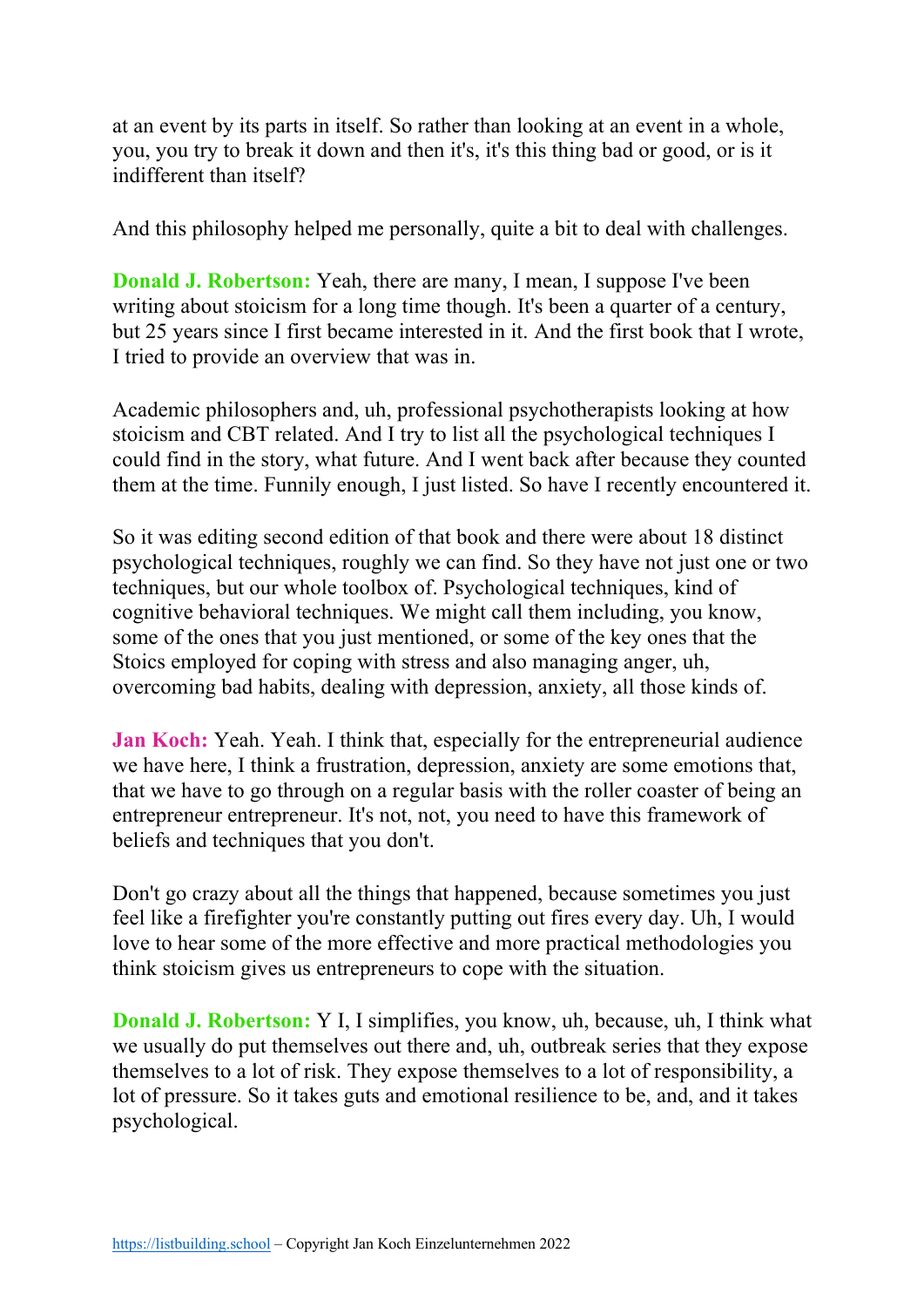To be a successful entrepreneur. I think, you know, one of the things that potentially would differentiate someone who's successful from someone who isn't would be in par their ability to cope with the pressure and to remain focused and, uh, you know, uh, not, not just to lose it, uh, when, cause somethings things can get prayed, airy.

My widow of your, your whole life is at stake and, uh, your businesses have stake and it's all on. Um, so that can be a lot of pressure techniques that the Stoics use to cope with stress. There are many, and you've mentioned some already, but, uh, some of the let's start with what's perhaps the most fundamental.

And my view, the single most widely quoted passage from the story comes from a book called the anchor or the handbook of Epictetus and it's passage number five. And it says it's not things Upsetters, but rather our opinions about them. And the reason that's a widely quoted is because it used to be an, almost every book on cognitive behavioral therapy because, um, cognitive therapy.

And the way they do something that is kind of similar to public health, they have to study really kind of intense. Um, psychological research is evidencebased and then they have to sit down with ordinary people like random people, and somehow communicate with them about this syrups. It's difficult to put into words and the fundamental.

Basis of cognitive therapy is what we call the cognitive theory of emotion. It's the idea that our thoughts and our beliefs shape the way that we feel shape our emotions, which may seem obvious, but many people really don't grasp that initially. And if anything, the most what I would say, actually fundamentally I kind of deep level first off, whoever, one of the most powerful things you can do to gain resilience is just to grasp that basic idea completely.

So the way I like to explain it is that Alper ale is one of the pioneers of cognitive therapy. He'd sat down the clients and clients and therapy of coaching, but we usually talk about her anxious or depressed or angry they are and how these feelings are ruining their life, causing them problems at work, damaging their relationships, maybe affecting the sleep fate in the health.

So it sounds terrible. And these are all reasons to change. But then usually the client having kind of talk themselves into a corner we'll express stuckness. So go, I know this is terrible. I can't do anything about it. It it's just how I feel. And Alice would win follow-ups and smile at them at that point and say, yes, but it's not just how you feel as it.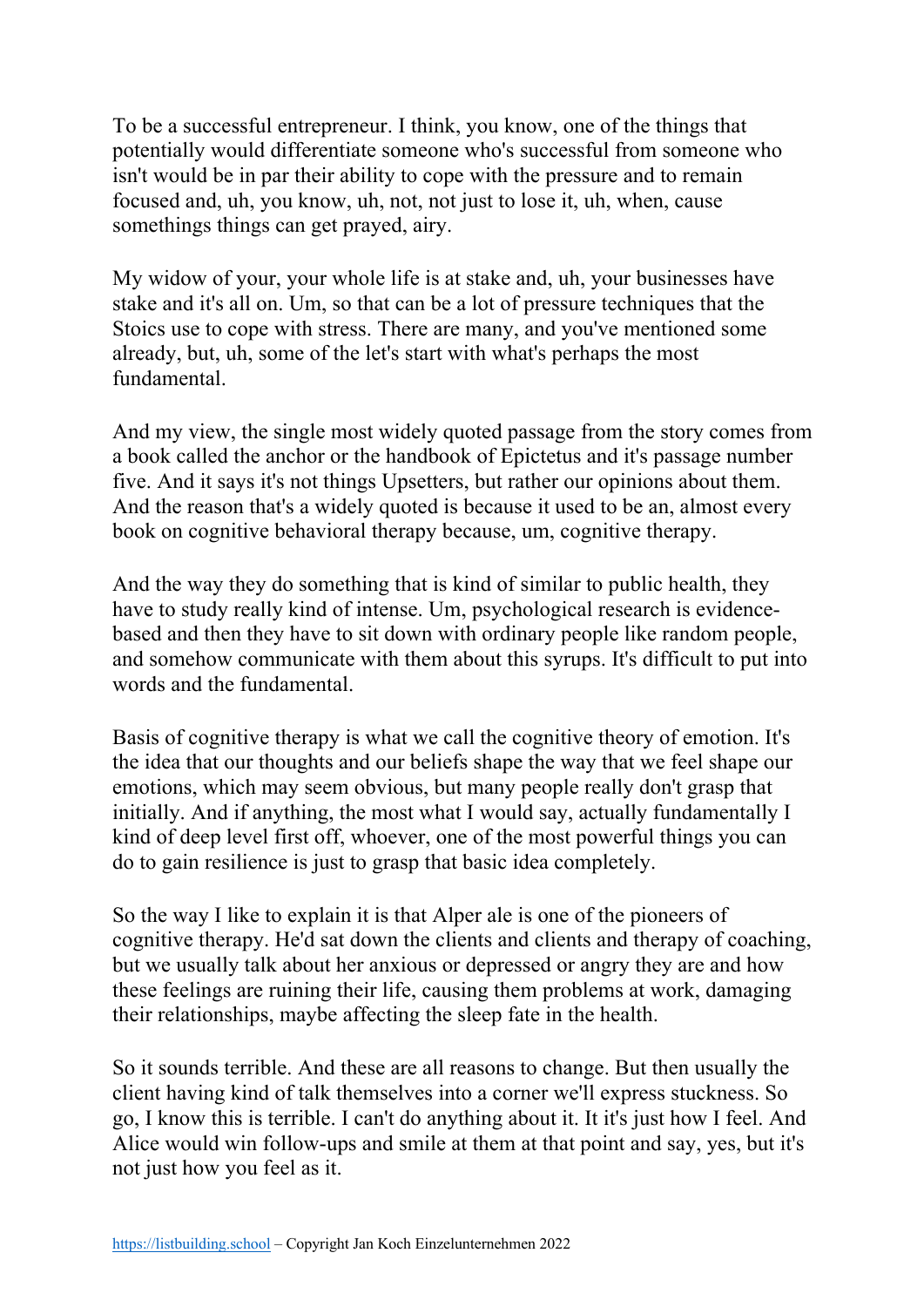It's also how you think. And that's what they were missing. Right. Because our feelings don't just come from nowhere. They're shaped by underlying values, beliefs, attitudes, and this knew that two and a half thousand years ago. And it became the basis of the philosophy. It's not things that upset us, but rather our opinions about them.

And so really grasping up is what we call cognitive distancing. And the distancing we're referring to is actually the distance between our thoughts or beliefs and the event. The two, which they refer. So it's creating a separation as mark Sibelius sometimes calls it between our thinking and external events.

So a good example would be, if I say, if I lose my job and I say, Jesus is awful, it's a catastrophe, rather than just seeing it as a objectively at the task. As if the catastrophic nature of it is somehow they are. And I'm just describing what I see, um, cognitive distancing. We'd be realizing that I'm catastrophizing the event that nature doesn't give to her.

So, uh, it's a indifferent. My it's just stuff that happens. Right. But I see it as catastrophic and someone else might view it as an opportunity or they might see it. Transient temporary and a setback, or they might see a, is not as bad as it seemed as bad, but not catastrophic. Also my future self, like 10 years from now, looking back on it, I might view it.

Definitely. I might see it actually is a, an opportunity to explore a new line of work or a welding experience or something like that. And not exactly in the same way as. So cognitive distancing is also, there was something called cognitive flexibility as realizing that there might be other ways of framing or looking at the situation and kind of loosening up the GRA the, our values or beliefs have over, uh, the event.

And now ladies, a couple cold therapy. We used to think this was a kind of preamble, like a precursor to doing proper therapy. And then about 15, 20 years ago, the next generation of researchers realized that actually this is almost an entire therapy in itself. It's much more powerful in fact, than, than people originally assumed.

Um, because simply by gaining that separation, it really diverts the emotional life. And allows us to become better at problem solving. Um, so it's a slightly subtle technique, but it's one of the most powerful techniques. And there are a number of different ways of gaining this distance. But the basic one actually.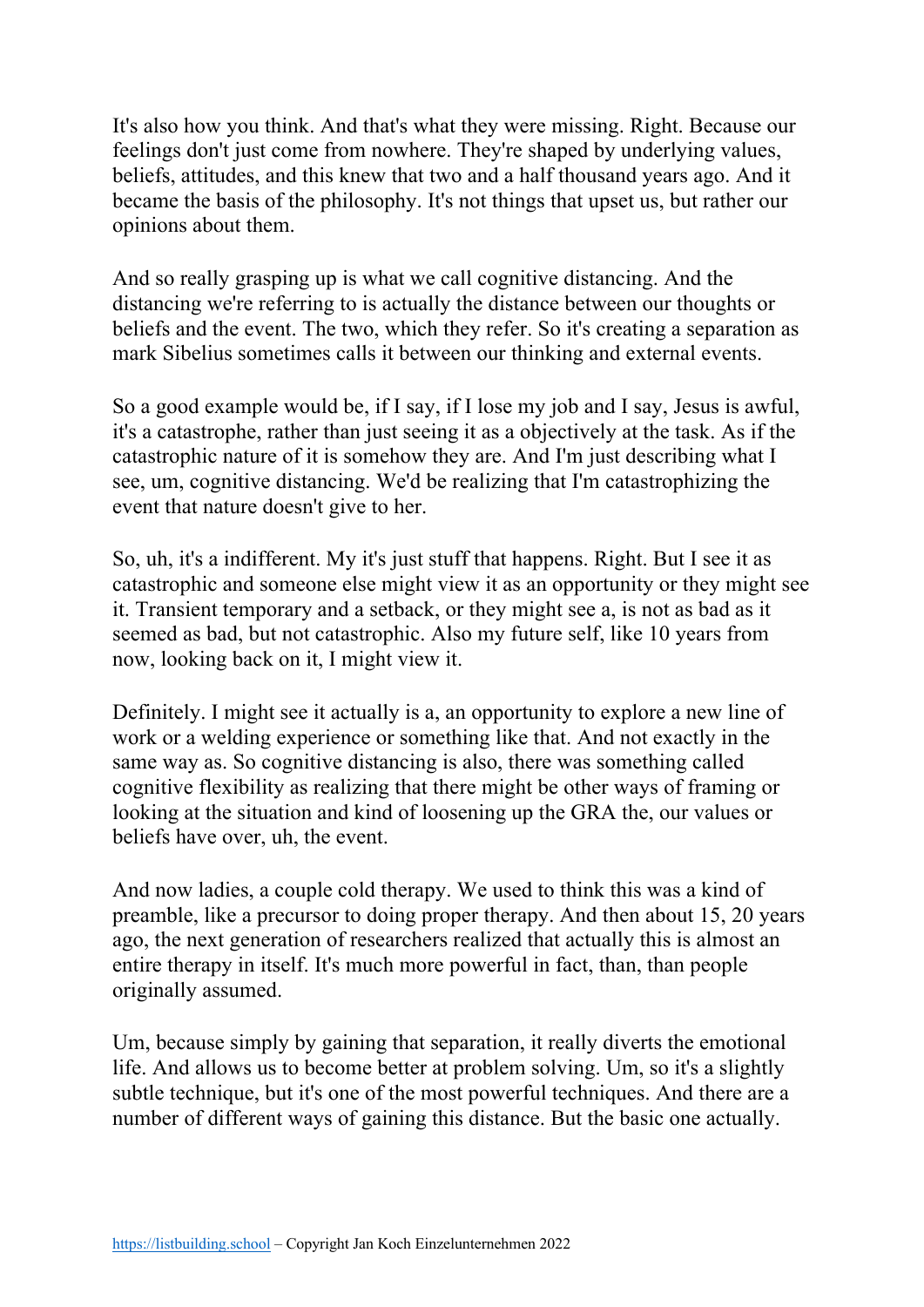The, it comes from an insight. It comes from really understanding, um, that our feelings are shaped by these beliefs and value judgments, and that we're projecting them onto external events and taking full ownership for that and making that kind of your, all the stories won't make that into an entire philosophy of life.

**Jan Koch:** Yeah, this is such a powerful concept for me. It was, uh, it began with thinking about self awareness and trying to recognize my thoughts and my feelings so that I could even examine them. And one example most recently was the week we are recording this interview. My doctor she's 16 months. She got to the hospital.

And obviously it was my first child and due to Corona and restrictions, I couldn't be with my wife and my daughter. And I heard the stories that the hospital was overloaded with work and they couldn't treat her properly and stuff. And I was sitting at home. I was freaking out because of course I wanted to, I wanted to be there for my girl and I wanted to protect her from all the harm and I couldn't do anything with it.

And then it's. I am probably into stoicism for three years by now. And it took literally everything that I had learned so far to be able to take the step back and to just see. This is what I can do here are the options that I have this in itself is neither good, nor bad, because I cannot do anything at this point.

How do I make the most out of the situation? How do I best serve my family? How do I take care of that? The business is still running, even though I'm freaking out like a headless chicken and the, these things. I think they start with self awareness so that you get the, this click that, that you recognize that you are castrophizing, that you're projecting what you've learned in the past, maybe onto the future, because when the same, even when a bad event happens in the past, we remember it.

And we think of what happened the same time again in the future. Um, the, the thing was for me, Um, that I'm experiencing, it's hard to phrase this, but sometimes I'm upsetting people around me with, with this perspective, because they think like I'm overly simplifying things sometimes, and I don't join their train of emotional catastrophizing and stuff like that.

So this is, this is a challenging concept when, when you are around people.

**Donald J. Robertson:** Yeah. Well that's because people are all wrong about how emotions work, um, based to be honest. Um, we don't really don't want to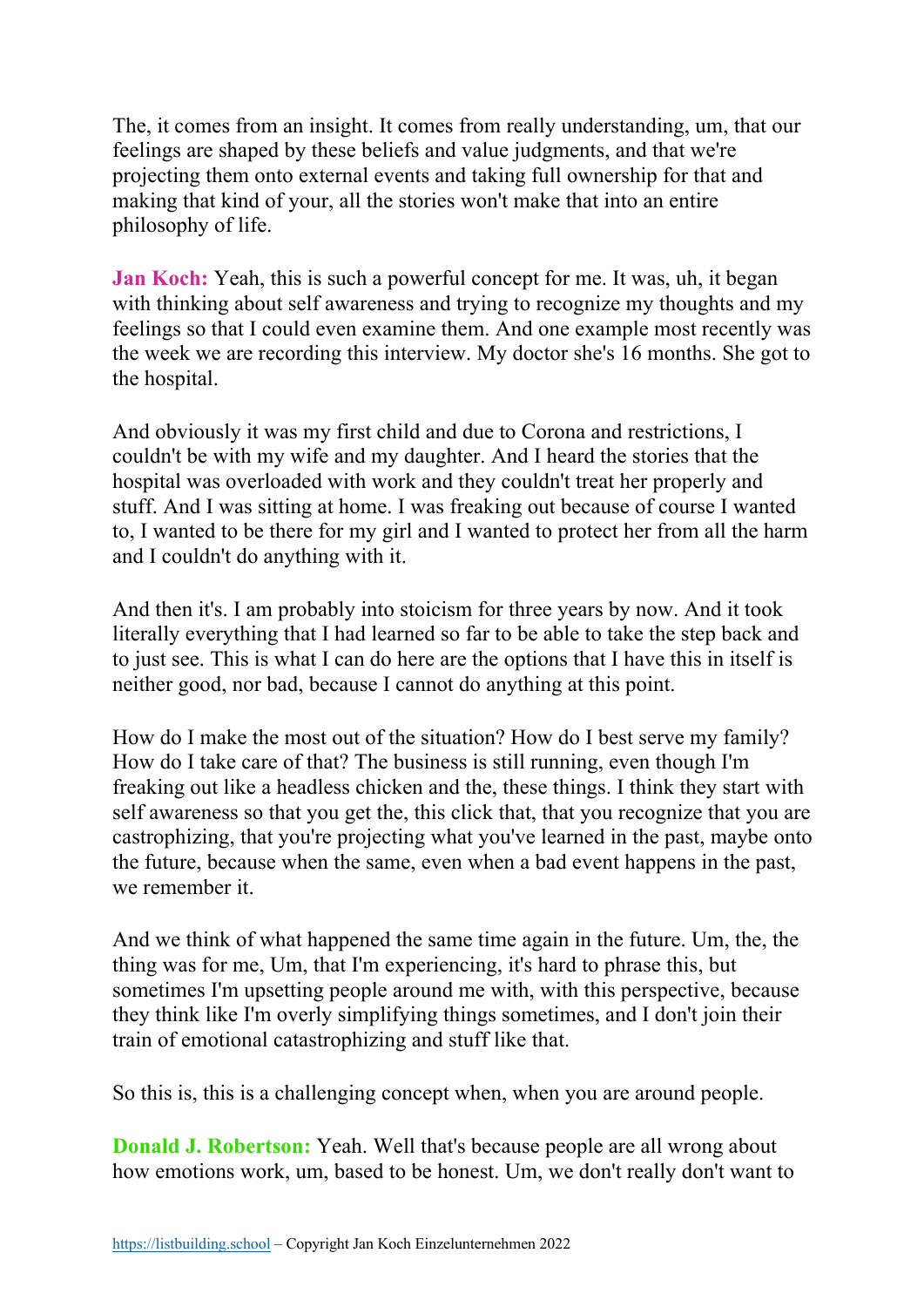hear that though. They are not, they don't, of course they don't want to hear that. Um, but that's why we have psychotherapy and psychology is because most of us are never really taught as children have our emotions work.

And geez, man, it's not like we have five seasons of reserve studies on how emotions function. And there are things that we are kind of discovering. And then the things that we've known for like, well, over half a century, there are kind of open secrets are taken for granted by researchers. And yet they're still not taught in school.

But really, really basic things about the way, for example, the role that our police have in shaping our emotions would be something that's kind of Glint, blatantly obvious at most psychologists. But a lot of people still talk about their emotions as if the just wait. They come from nowhere and they just can happen to them and they don't have any control over.

Uh, I actually, I, let me, I'll go on my hobby horse for a second and kind of rant about something that I think is important. This is, there are many things that I wish we could teach them. So one of them is the way that we talk about emotions is incredibly simplistic, right? Some psychologists in the past have coated the lump theory of emotion.

So we talk about anchor as if it's like a thing. I kind of Wells up within me. When I start to get angry, I was just angry. You're angry. It's like, you know, Amorphous blob of anger that we have. Right. Um, so it's almost like there's no attempt at all to properly dissect or analyze what our emotions consist of and let that say, generally people talk about it.

You know, if you've got any interest in psychology emotions and you listen to people talking about their feelings, it just seems like there's zero analysis. Like it's just a way of just getting. And I am takes different forms. Same as anxiety and depression. There are sensations. There are action tendencies that contribute to that.

There are facial expressions that contribute to our experience of anger. Um, there are patterns of thinking, but the most fundamental distinction that we can make. So there are many distinctions. I would say that anger, anxiety, depression, the way I tried to explain it to clients is to say, it's like, imagine it's like a cake that's baked of many ingredients.

It's not just like one thing, your anger, your anxiety or depression. It's a recipe that you've cooked. Y it's made from this bag or some flour or some shit. It goes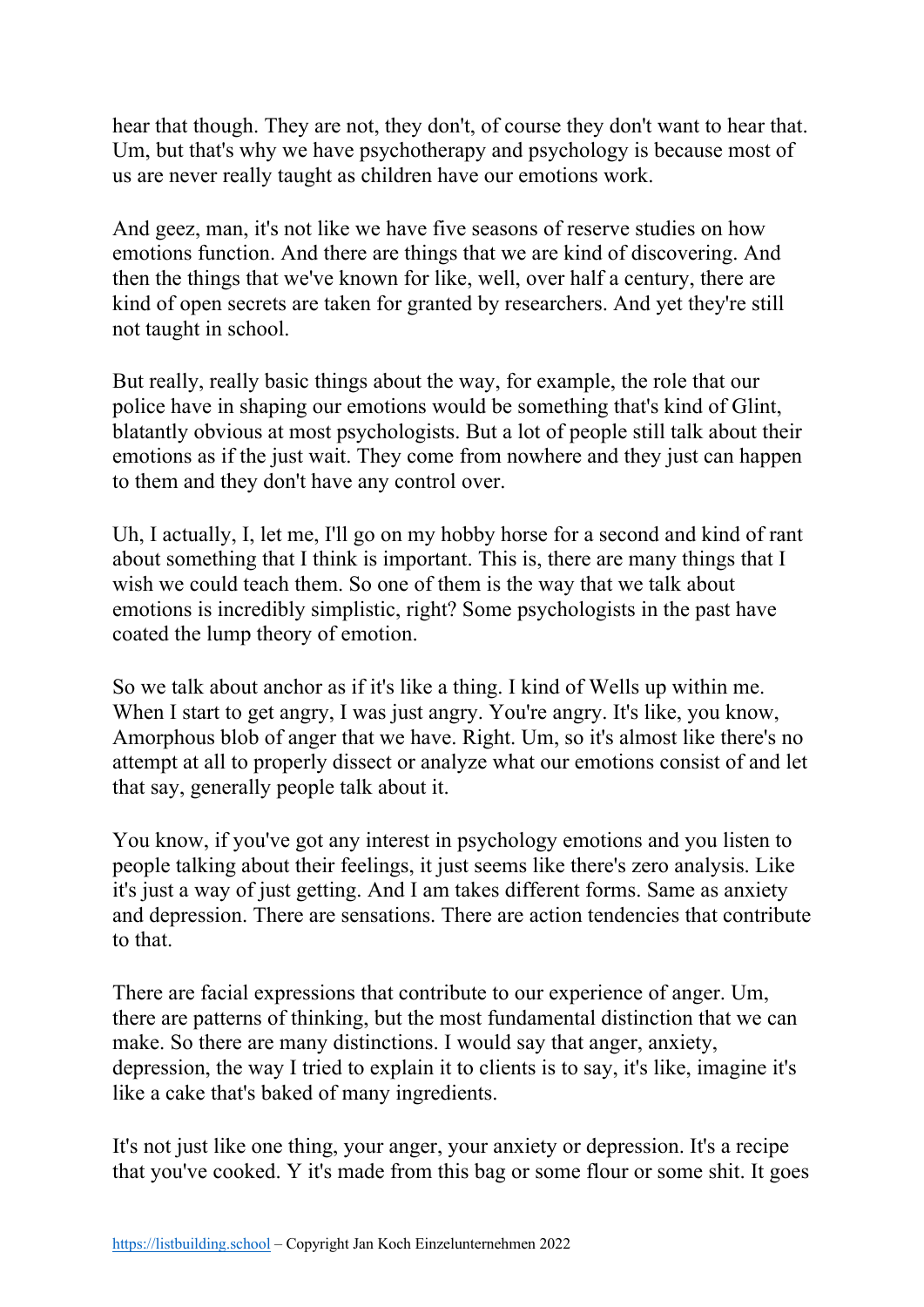into their thoughts, actions, feelings that all can contribute in a very specific way. And also our emotions are much more fragile than we realize.

Once we realize that all these ingredients, like if you put like twice as many eggs and way in half as much sugar, you're going to get like some really weird Takealot comes out at the end of it. If you change also the ingredients that go into your emotions, your emotions change. And once you realize that you have way more control over your emotions and you would normally assume it stops with revising, it starts to just looking at it and realizing that there are components to that sort of bets.

It's not just like a big amorphous blob that you can't get a handle on. Right. There are mechanisms and leavers and, you know, processes. But the, the most basic sort of like elementary distinction that you could make is that in any given emotion, there are aspects of the, are automatic processing, a psychologist, Fraser, involuntary, or reflex, like, and then there are aspects of the emotional experience that are voluntary.

And the Stoics really put a lot of emphasis on this distinction. When you're talking about ancho entrepreneurs, there are many articles written by entrepreneurs, uh, about. And, uh, as you know, many people, uh, who in business world are interested in buying quality and Tim Ferris kind of gates or role models in the self-improvement field.

Uh, and they're both, you know, great advocates of stoicism. And one of the things I've noticed is when entrepreneurs speak a bit stoicism, they're most interested in isn't, the cognitive therapists are interested and it's not a. The coconut theory of emotion, per se, it's more what we call the dichotomy of control that they tend to talk about this distinction between what's on the voluntary control and what isn't.

And people think of that in terms of external events, like, you know, those aspects, that situation are under my control. And then my response to it as the end, your heads, there are things that are under your control and things are all right in your eyes. Y and your anxiety, there are bets that you control and bets that you're doing, and that distinction is fundamental to modern co-operative models of emotion, basically, because, I mean, um, so I, I, this is kind of going into like a tiny little bit of a deep dive, but I'll do it very quickly.

One of the first things that I would do with clients normally is just say, look. Um, people tend to try too hard to control the involuntary aspects of emotion.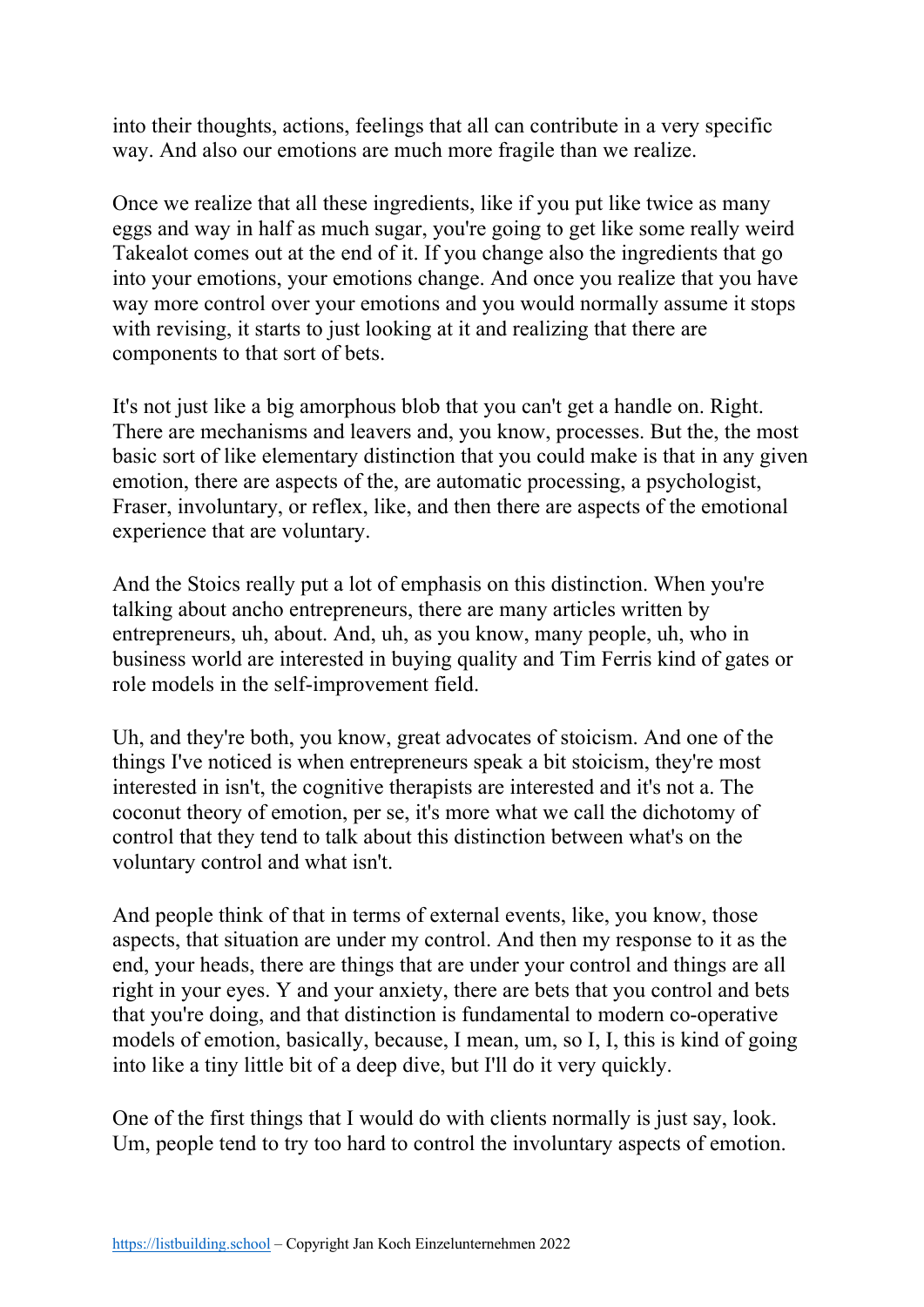So say they're anxious and the heart rate start really beating fast and they start sweating and shaking. That's kind of, these are autonomic responses.

They're not really under voluntary control, not directly anyway. And people will let focus on them and try and conceal them or suppress them. They'll feel embarrassed. Like Neo second, all the anxiety about them. They get quick preoccupied with them. So they're like trying to control these things are physiological reactions that they can't really control.

Right? So often people are trying too hard until the aspects of emotion that aren't under, the direct control, all the research and a lot of research conveyors and the finding that they are to ex. Those feelings with a kind of attitude of studied in indifference to put it very simply, but then people neglect to control the aspects of the emotional response that are voluntary.

So that would be what you're doing. Like, so whether you approach the thing that you're anxious about, or whether you run away in the opposite direction, or whether you've covered your eyes and cannot try and distract yourself from, or something like that, you're hoping responses are under voluntary control, but also the conversation that you have in your head about it.

So when people are anxious, they often engage in a stale of voluntary thinking that we call worrying and to, you know, my specialism is treating anxiety disorders. So, you know, one of the oddities about that as the. When people worry a lot. Um, and some people have pathological worrying. They have a condition called generalized anxiety disorder.

If we something called a worrying disorder, everybody worries to some extent, generally people assume that worrying is involuntary Butler. The wrong by ironically worrying is actually a voluntary cockpits approach. You know, so people have it completely back to front. They're trying to control the involuntary aspects and neglecting to control the voluntary aspects.

How messed up is that? That's how completely messed up our.

**Jan Koch:** Yeah, so true. Sorry to interrupt. But I have many friends who are not entrepreneurs, who, who don't live their best life. If I want to say it that way, and they have this attitude, they always expect the worst outcome of any situation. They always expect the worst.

So they're not disappointed when the worst happens and they think they always get the. Because if something better happens than what they expect, they're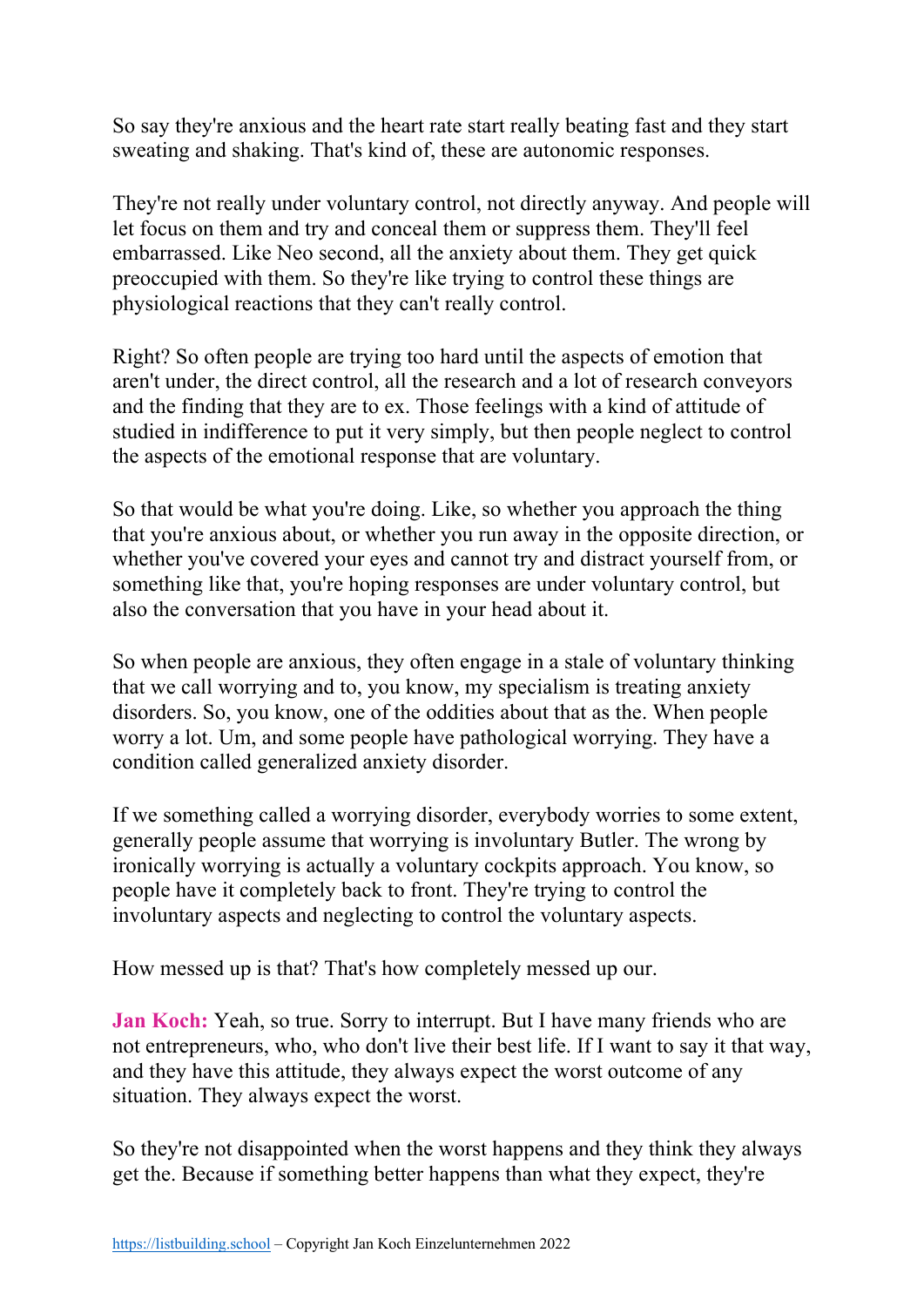pleasantly surprised. And this is just so frustrating to me. What, what, what are your thoughts on that? I don't think there's anything

**Donald J. Robertson:** inherently wrong with things that X, but when it becomes problematic is in part, when people spend too much time doing it and they engage in a style of thinking that we call ruminative thinking.

So that that's what we call it. When someone thought for us, this kind of go round and round and round. People who very pathologically might say that they feel they're not almost all the long. And they also do it at an appropriate time. When they're trying to get to sleep at night would be the classic time.

That's everyone's favorite time to worry by entrepreneurs fixing to worry is

**Jan Koch:** no one at school. How do I cover the bills for the next week? Yeah.

**Donald J. Robertson:** Like trying to get sleep and your body's like, you're supposed to be shutting up right now so I can sleep. And your brain is like, how am I going to get the bills and what we're going to do about this and what somebody sues me and what this Y so we call it for F.

Right. Uh, it's a type of catastrophizing basically. So when people engage in that, just use a lot of technical analysis for you. They typically overestimate the severity and the probability of a threat and underestimate the coping ability. So there are several, even in terms of the content of the thoughts, there are several aspects to why that have to come together in a particular balance in order to be plus.

Like, you know, and if you changed any of those variables, the case. It's the same. Like you wouldn't end up with warrior anxiety, you cook up some emotion that probably wouldn't be as much of a problem. You know, the move worry is fragile, man. My people don't think it is, but like you just need to pull one off.

I know. And the whole thing collapses right way. It's strange because it was hard to stop worrying nurse.

**Jan Koch:** How, how do we do that though? When we are stuck in this rod that doesn't take some external person to say, Hey, just slow down for a minute and do something else. Or how do we do that? If we are just on our own,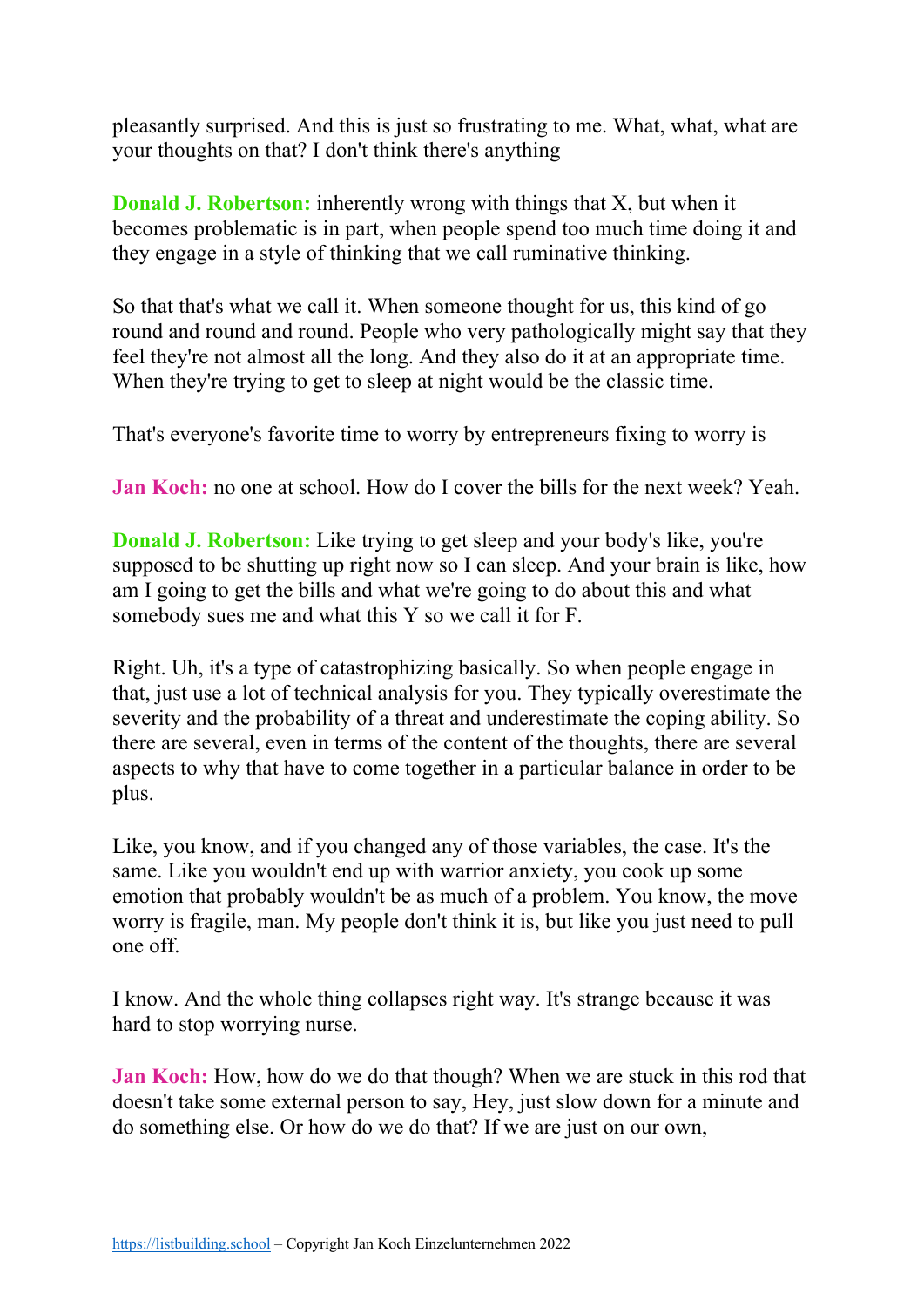**Donald J. Robertson:** actually you've hit the nail on the head in a way, the tricky part of it is more of having the self awareness to change something in the first place.

So it's much easier if you have a coach or a therapist, or if you can have practice and self what we honestly, mindfulness training. Because you have to, it saying it's easy to change. It is one thing, but it's almost like everyone forgets to, to change their wording or do anything about it. So you have to pause, but once you've paused and you've noticed what's going on, actually there are many, many different things you could potentially do that would disrupt.

Ruminative thinking. So I'll give you some examples, right? Like it's really, uh, almost anything that you do that changes the process of thinking. So if you were to try worrying, why are rubbing your tummy and patting your head? For instance by, yeah, my, you know, after 30 seconds you be like, Jesus has kind of like confused, you know, and it's hard then to get as a mouse and the anxiety as you would normally, you still think stuff through and you can still problem solve, but you have grit of distance from it, but you wouldn't be as confused with the

Or worrying in slow motion with pauses by. So if you can slow down your internal dialogue and pause more of the nuts enough to the shop to, um, and also sometimes what we often do actually is get clients to speed things up. So we'll take one sentence. Um, it was a psychologist called Texan of it discovered this phenomenon by the way, at the start of the 20th century, but he didn't realize how it could use clinically.

That was only really discovered over the past 20 years or so. So what Texan have discovered is that if you repeat. Phrase or a word really quickly. It starts to kind of fuel meaningless. Um, So, if somebody's saying nobody likes me, everybody hates me. I think we're gonna need worms, but again, really, really depressed thinking about that or anxious, whatever we made it.

Um, get them just to repeat it really fast. So it load for 45 seconds. Tighten before stopwatch.

and that's five seconds. Right? And already, it starts to kind of fuel for the wheel. The forty-five seconds. It really starts to feel like strange. And you could still then have a conversation about the idea that Nokia likes you, but you do it with a greater sense that detached. From why we call that a verbal diffusion is the term that's usually used in behavioral psychology.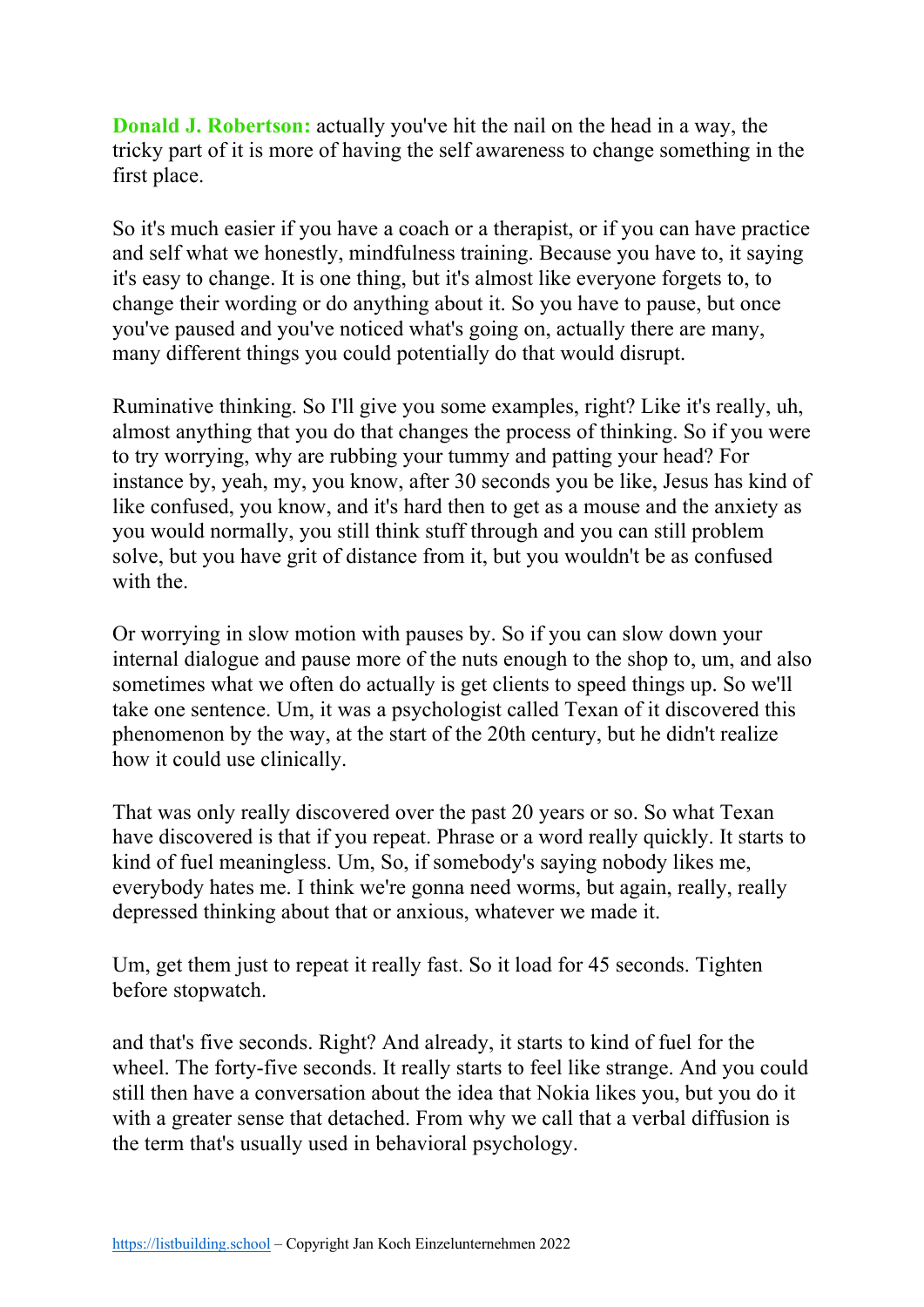That technique has a 90% success rate play in, uh, uh, experimental settings. Like it's so robust. It's one of the, the, the most kind of robust level can tie. That we can sometimes have a 50, 50 success rate that we using in clinical practice. And the elements are working 70, 80, 90% success rate, at least in changing the way that people feel.

But also what I Fe I used some things are anything you change that you could say, you know, stand up one leg. Or, you know, you could say, um, to somebody, have you tried worrying in a Scottish accent?

**Jan Koch:** you make it more pleased? Yeah, just make it more

**Donald J. Robertson:** fun. Yeah. I have STV. No one agrees with me. I don't, I think the art to do a Scottish accent. Like I think if I try to think about it too much, then it starts to sandwich on coronary instead or something like that. Right. If you, the point is you mentioned Elliot's noticing.

If you, the track really the underlying track is anything that causes you to slow down and meet, pay more attention to the process of thinking itself. Well, we, to this phenomenon that we call cognitive distancing or verbal diffusion, and that tends to weaken the emotional impact of the thoughts that you're having.

So you can still have a thoughts, but you won't be as kind of engrossed in them and they won't have the same. Uh, impact on you.

**Jan Koch:** I do that verbal diffusion technique with Texas, Texas, Texas, Texas, Texas, Texas later tonight.

**Donald J. Robertson:** Good idea. Yeah. Um, and it's kinda fun to do it. It's pretty quick and easy. I mean, geez man, freighted people for five hours a week for an average of five years.

That's like hundreds and thousands of hours of therapy. Um, but actually some of the most effective techniques that we have work really in the market in a matter of a minutes or less than a minute. Um, but one of the things is that the best self-discipline is usually required because people. Um, I dunno, like, uh, kind of almost don't believe that it can be that easy to change how they feel about things.

And it's usually, if you have a therapist, they would just tell you to do it. People do it and they go, yeah, I feel different now, but we self-help, people require a little bit more self-motivation to do. I mean, the kind of thing, since we are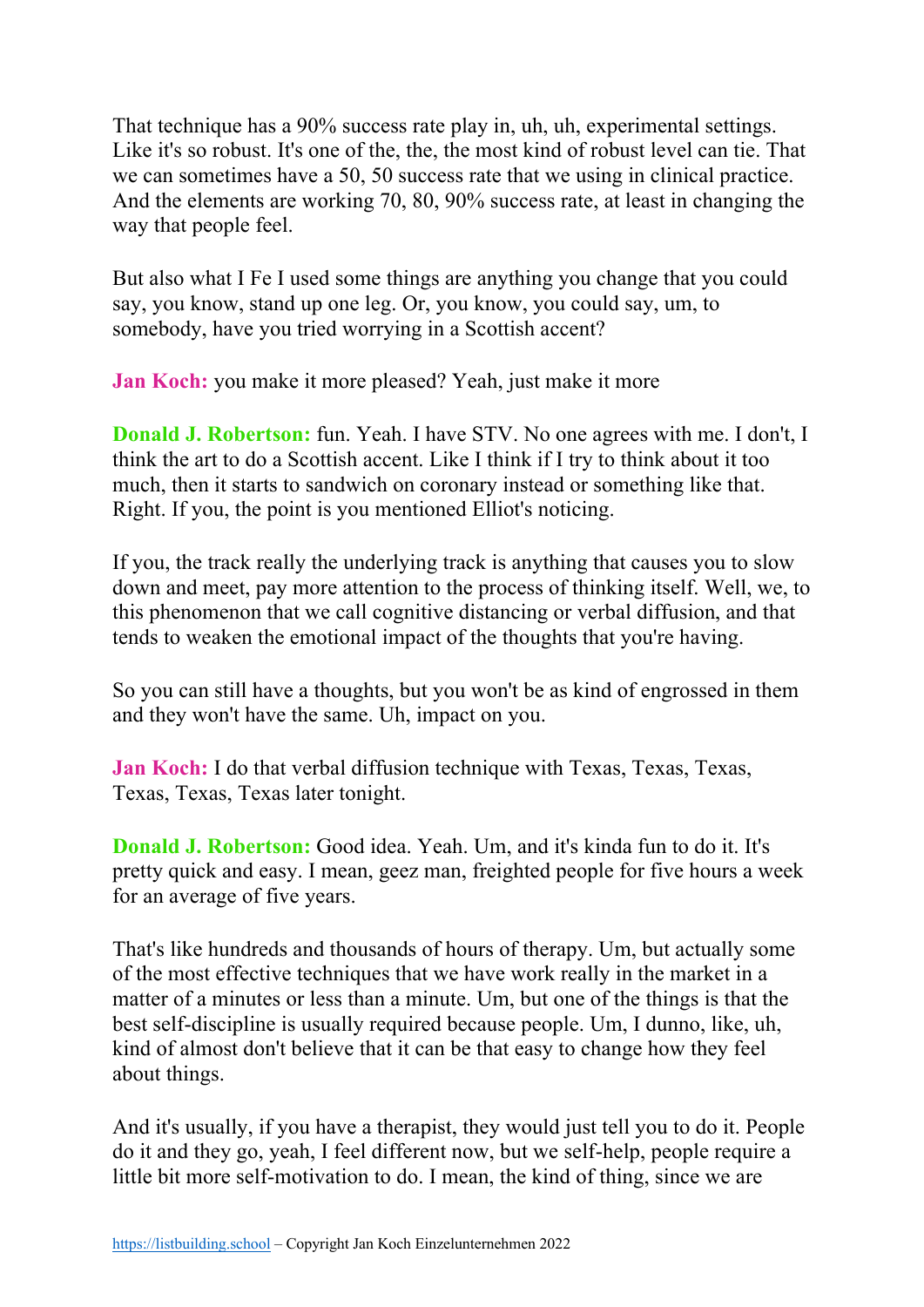standing here on a room and, and sort of repeating of the Weisman look device, we not doing over and over.

So a lot of people would try things like that, but we just assumed because if you do them, you actually think that that can be quite effective. And I'll just throw out another couple of quick techniques to show you how easy therapy is, right? Yes, please do. Yeah. So we talked a little bit about. We kind of alluded earlier, I think to the view from above, which is another stoic technique that the Stoics were a hundred percent right.

That when people are highly emotional, they tend to narrow the scope of attention though. So you can think of it, several things at once. You can be driving your car, talking to your kids in the backseat, thinking about what you're going to have for dinner and listening to the radio while at the same time, right.

You can walk into. Mike, so we can pay attention to multiple things, except when you're stretched, et cetera. You're an entrepreneur by, and you're under a lot stress and your brain will then naturally know the scope of attention though. And we do something that's for instance, something's called threat monitoring.

So your brain narrows at scope, then like a magnifying glass and look for potential signs of danger in your environment, which is helpful if you're a little furry animal, right. And you're out on the plate. And you see a predator that rise, and you may want to foom narrow your focus of attention to watch that thing on the horizon, like a Hawk to see whether it's going to head in your direction or not.

But when you're laying in bed at night, it's a really unhelpful thing to do, right? Because it magnifies threats and it distorts them because by doing that, you ignore context, which very often would have implications for the social meaning of a threat that we're facing. So the Stoics were right that by expanding the scope of our attention, we can, well, I don't know.

They look our emotional response to threat and see them more realistically by placing them back in a broader context. And they thought we should practice that every day. But when we are doing that spatially, we could do it chronologically. Um, one easy technique is say, somebody says that they're had a relationship breakup.

They're worried that the girlfriend is going to die. Or, uh, or vice versa, uh, someone looking to get divorced, the boyfriends can break up with them or whatever. So therapists and easy technique would say, okay, well, I suppose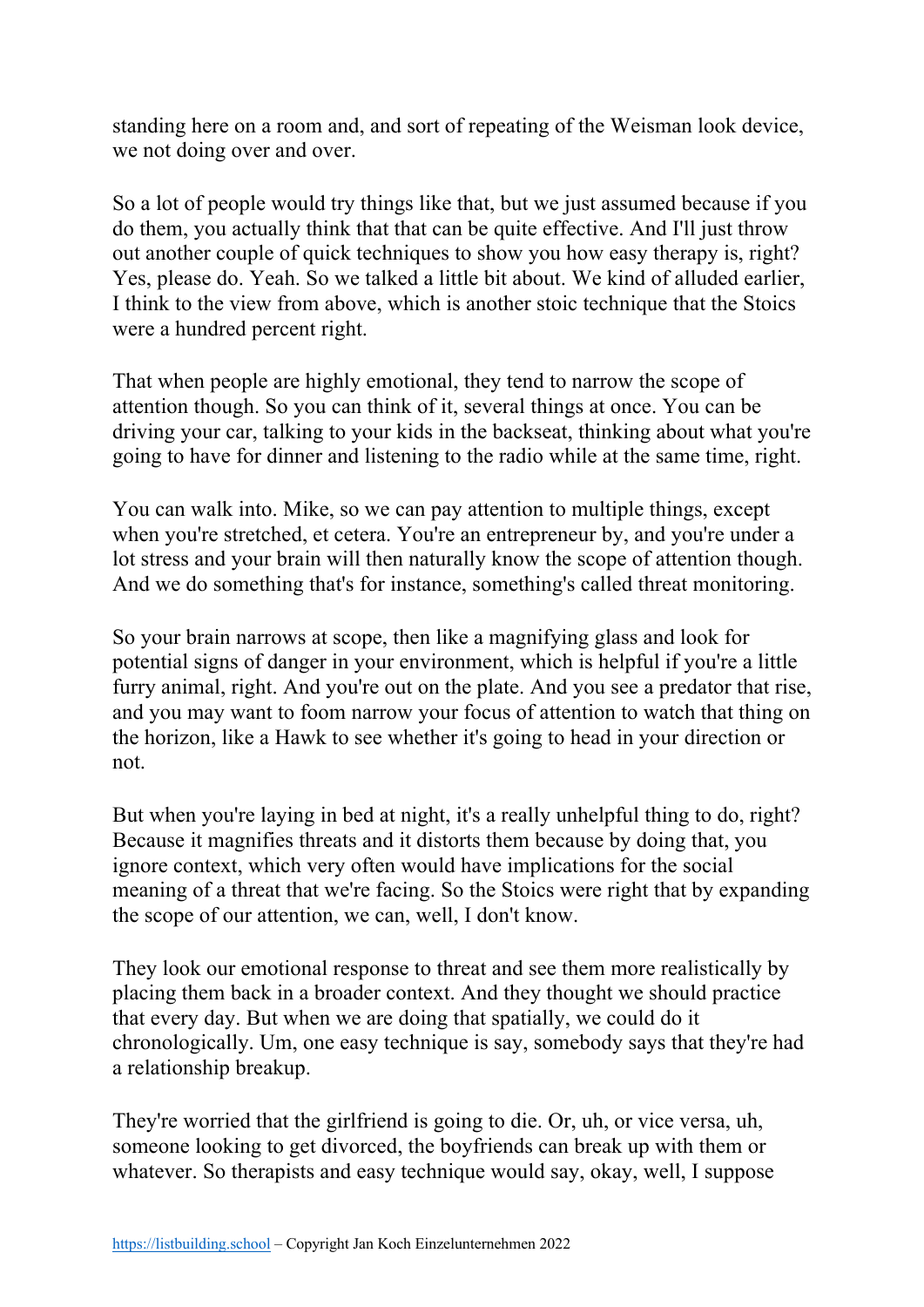your girlfriend dumps you. What's probably going to happen next. So when people catastrophize, they focus on a slice of tape.

Like a editing a movie to go this sleep little segment where I imagine her slamming the door and walking over or whatever, it's like the worst part of it. But you have to ask from a philosophical perspective, why would you only focus on that team? And not what happens in the weeks, fall away is completely arbitrary.

What segment you focus on, right. But we do it in a, such a selective way. It's going to amplify the distress and make us feel like we can't cook. Cause we're not visualizing coping. So we have a more preservable coping ability in a higher prisoner, the severity of the threat. yeah. Every

**Jan Koch:** time when a project goes wrong or when a client cancers or something, you are in this situation as an alternate.

Yeah, every single time

**Donald J. Robertson:** I see you say, well, it's probably going to happen next. And that forces people to expand the chronological perspective and they go, well, probably feel really depressed ourselves. Women will cry. They go, well, they're most probably going to happen next. Well, I guess, you know, like, uh, I'll, I'll just kinda move around for a while and then probably what's going on.

So you just keep repeating those questions, keep pushing people forward. The fourth, they go, well, I guess I'll start going out and socializing. Maybe an then what's probably going as for prevention would be somebody else. And it was probably going to happen. Well, I guess things will move on and I'll feel different that, so it does two things.

It broadens the perspective so that it dilutes the intensity or the original experience of focusing on and also forces them to mentally how squeeze. Like, so, which is their appraisal, its severity and increases their appraisal and the coping ability just by repeating the question, what's probably going to happen next, over and over again, I used to train therapists for a living like, and there are some techniques in therapy.

You could literally. Literally train a monkey to do like, and therapists get paid lots of money to do this stuff right now. I lost off the therapist is quite nuanced and directly like it's harder than it was difficult to research research to read and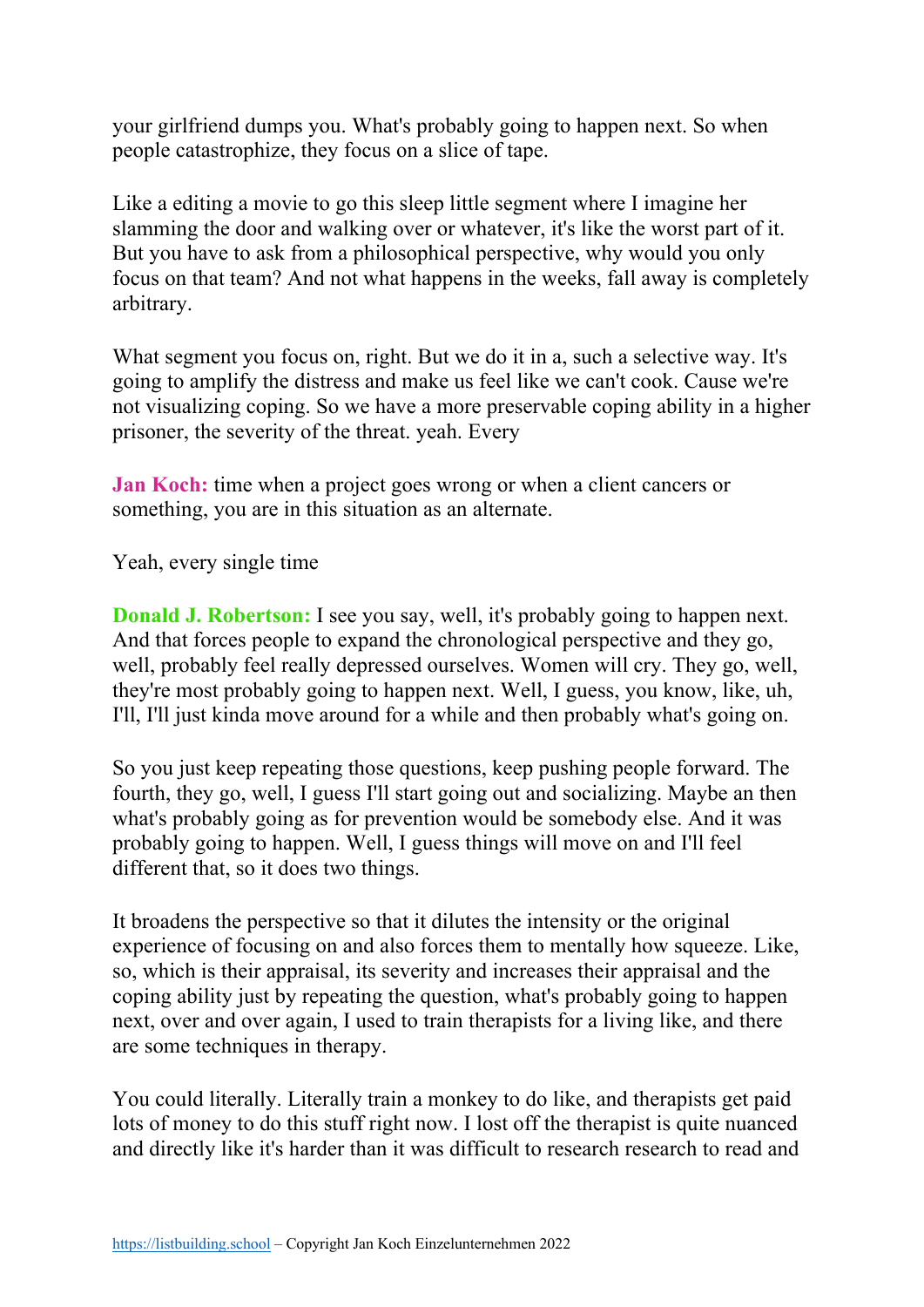stuff like that. Like any profession, there's also bits of it that you could literally tend to train a chimpanzee to Y or a para or something.

You could probably train a pigeon to do it right. Just about. Y. So basically just go over a problem. What's probably going to happen next and uptight in many cases, well, our, somebody to completely change their cognitive appraisal of a situation and stop worrying and cope better with it. And that that's something that entrepreneurs could do this well, will easy.

**Jan Koch:** Yeah, th that is a great point. It reminds me of this marketing strategy that when you break down the pain points of customers that you want to solve, you ask why five times, like, why is it a problem for them? Why, why, why wide? So you dive deep into the problem. It's essentially the same thing. You just.

From what I understand is you remove the lethargy from this situation and you propel yourself forward because what's next, what's next? What next is forces you to think about a future outcome? And in that situation, when the client just broke up on your project failed, or you have to refund a big chunk of money, you're getting sued.

You just focus on the issue at hand and you are not able to move forward. Constructed. And

**Donald J. Robertson:** a similar technique, which is also pretty easy to do. I kind of a cousin to that is just to say, well, five years from now, 10 years from now, looking back on this event, um, how would you feel about. And of course, most people are going to feel less distressed.

They're going to be able to appreciate things more objectively that also kind of forces them to think a bit about how they would move on for court and play again. But I reckon probably given enough time, I could train a pigeon to do that by you can, you know, like if all you have to do is imagine my five years from now looking back from the then, and I, that's a very powerful technique.

It's something that I use a lot. I think we can learn a lot from our own life's from our own experience, as long as we can of approach it in the right way. I think as you get older, like one of two things happens either. You know, you're just kind of, uh, don't wear anything cause you don't make the effort to Y or as you go older, you're more reflective.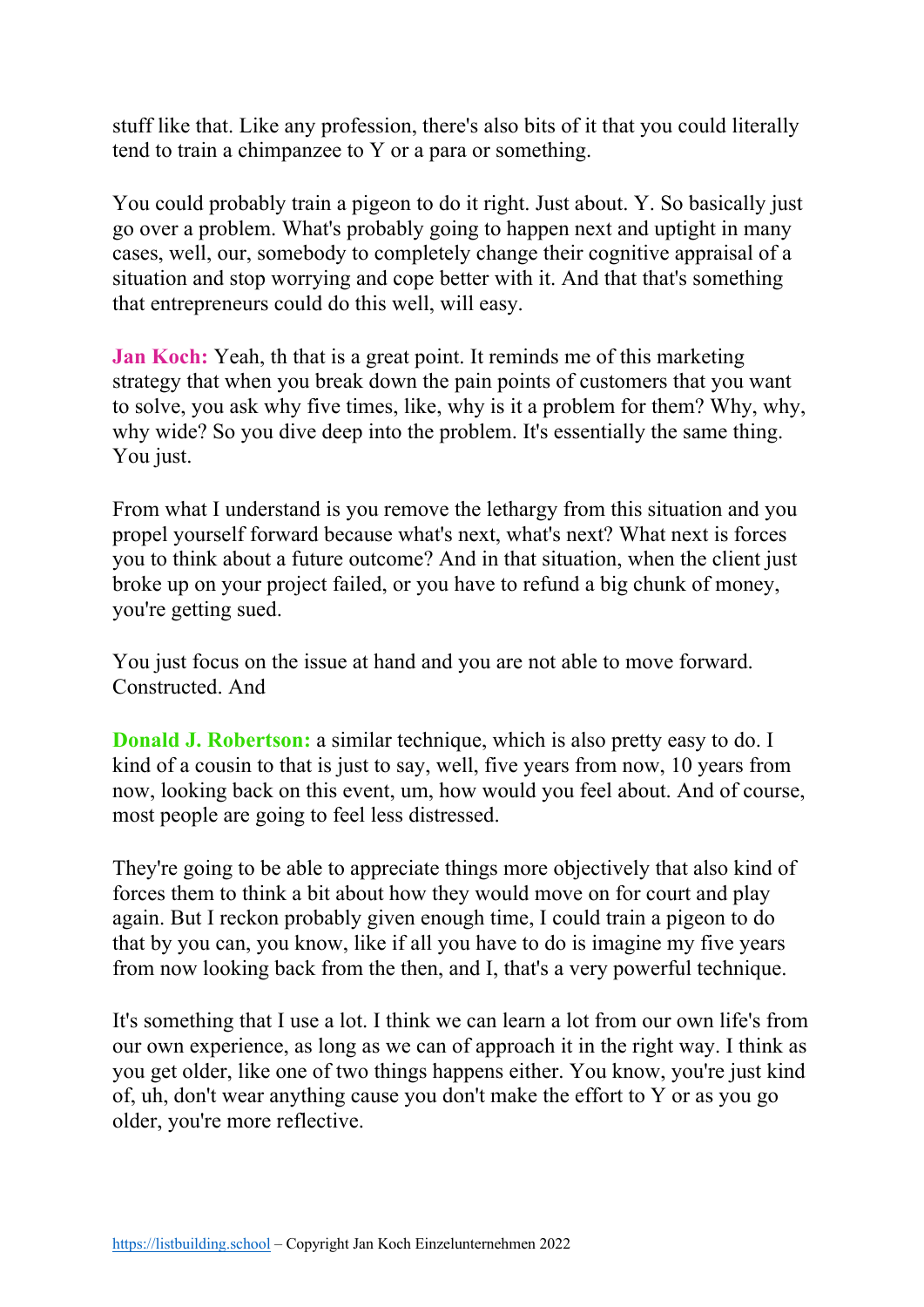And you think what I learned from my life so far, why when I look back on that and a good question to ask yourself with what happened to all the stuff that you used to really worry about. Like, you know, I remember all I sent of all the time and effort you spent over the years worrying about stuff like how much actually happened away.

And if it did happen, was it as bad as you anticipated? How helpful was it worrying? Like sometimes, maybe the worrying hill, what percentage of the same, that the worrying actually help you. And did you have to worry as much as you actually did? Almost everybody looking back over the course of the life of faith right now, most of the worrying that that was just a waste of time.

I just, it just was unnecessary misery way. You know, I love the thing just didn't happen at all, or it wasn't as bad as before it was going to be all the worrying just doesn't help any way you could figure that out. I will say. All right, but I guess the metaphor is, are you willing to very commonly just look back at your own life experience and learn from it.

This is why therapists we get kind of opinion because we see thousands of clients and we watch what the client seaters and do. And we see the ones that are getting better by an acquire, get better in coaching or therapy often are doing really simple things like. Bye. And so again, one day we're going to figure this all out as a society and we'll start teaching our kids how to cope better with their emotions.

**Jan Koch:** Hopefully. Yeah. Hopefully one of the biggest shifts that I made in my daily business routine is just setting aside time to reflect I'm in business for 11 years now. And for the first nine, probably I was just constantly push, push, push. Full throttle pedal to the metal every day. And I thought I was too busy to think about this stuff to, to learn about this stuff.

And it wasn't until I hired a mentor who said, Hey, slow down. And the, the, the reason I had a mentor is because I knew I was going to be a dad and I wanted to balance life and business better. And at that point I was forced to. Assess what I was doing and whether that was moving me and the family in the right direction or not.

What advice do you have for entrepreneurs who aren't willing to make that trade off to set aside like even 10 minutes a day?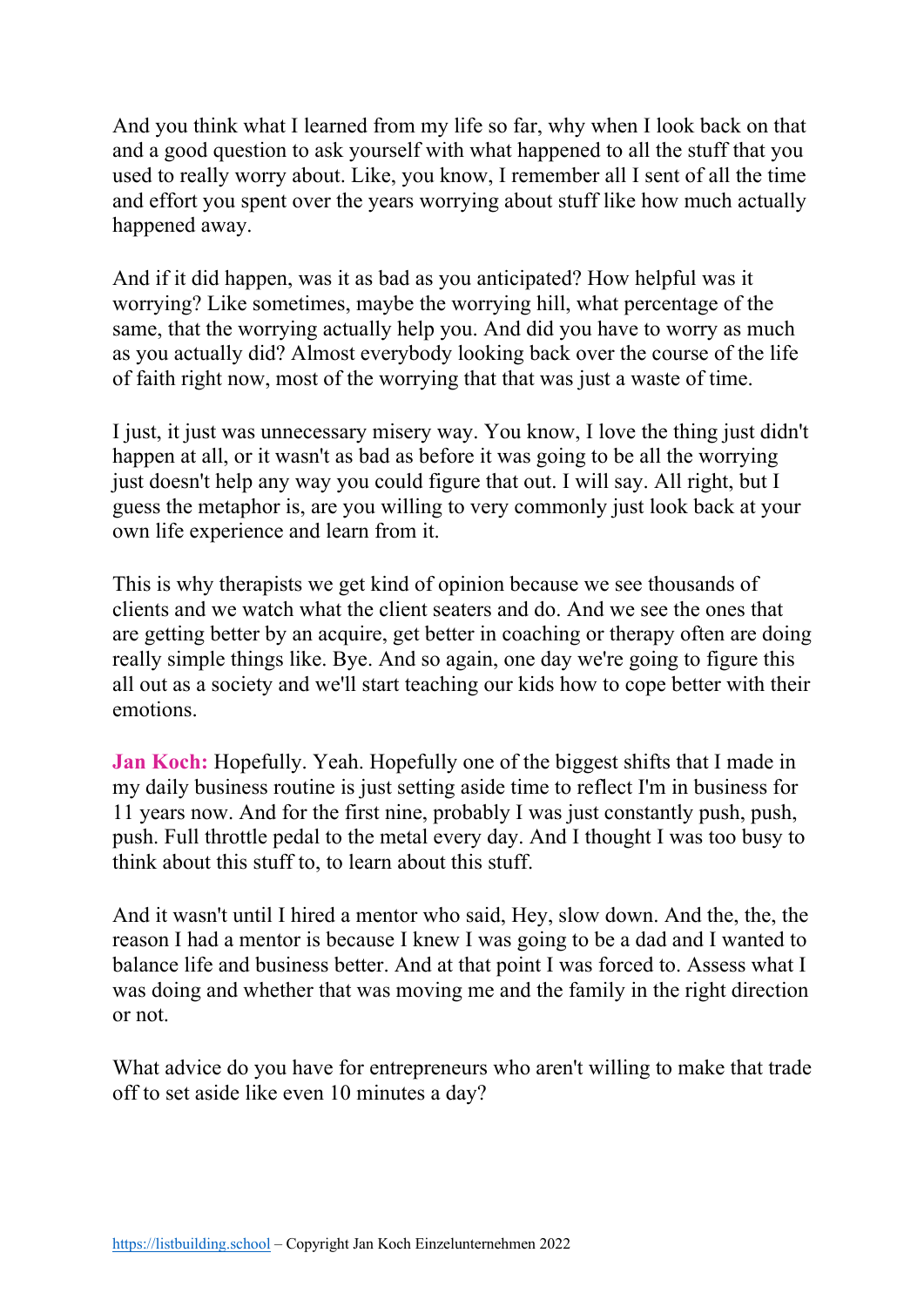**Donald J. Robertson:** I think again, I mean, there's many things that I could see a bit actually, but one of them is there's a court in Marcus Sebelius where he talks about how. Most of the stuff that we see and do in life is unnecessary.

And most of our thinking is unnecessary. Just, he used to say ma many of there are many techniques in the meditation as a marketer Lewis, but so one of them is to observe what you're doing. And he would say, just ask yourself, is this necessary? And he said, To clarify, this is a kind of shorthand. What he means is does it actually contribute to your fundamental goal in life now, then you need to think what your fundamental goal in life like, and this thing that I just spent the last hour of doing, does it actually contribute to that?

Is it irrelevant to her or does it actually take me in the opposite direction from it? Why? And it, most people don't do that at all. My, again, it's such a simple thing just to go. The thing that you're doing right now, the thing that you just spent the last hour. Is it taking you towards your goal or away from it, or is it doing nothing way?

And you know, when you do that, it is quite dramatic. You know? Um, for example, I'll often ask clients to work on their values and goals. And, uh, when, uh, uh, one of the first questions I'll ask them once we've kind of clarified the values is how much time in minutes did you, or did you spend yesterday or over the past three days or over the past week, actually doing stuff in the service of your fundamental volumes.

And then the most common answer that I get to that. Zero minutes. Yeah. But shocked me at fast. Right? That's a shocking thing to see. This is the most important thing in life to me. How much time have I spent on it over the last week? Like zero minutes. And you think there has to be a way that you could spend at least two minutes way on the thing that you reckon is the most important thing in the universe by, you know, there's something wrong.

If you're the answer to that question is zero. Y. And, you know, usually it's not that difficult to get people to find time in the day, once they realize that. Um, and we mentioned earlier worrying, most people worry to some extent and usually worrying is pointless. When clients come into therapy, the approaching the, the most common reason they have for not doing homework assignments is the local say, wasn't it?

Do they have time? For the CBT forums or whatever. So techniques to help people to stop worrying or create. You know, I'll say the clients, you're going to have a problem if you do this properly, because you're going to be stuck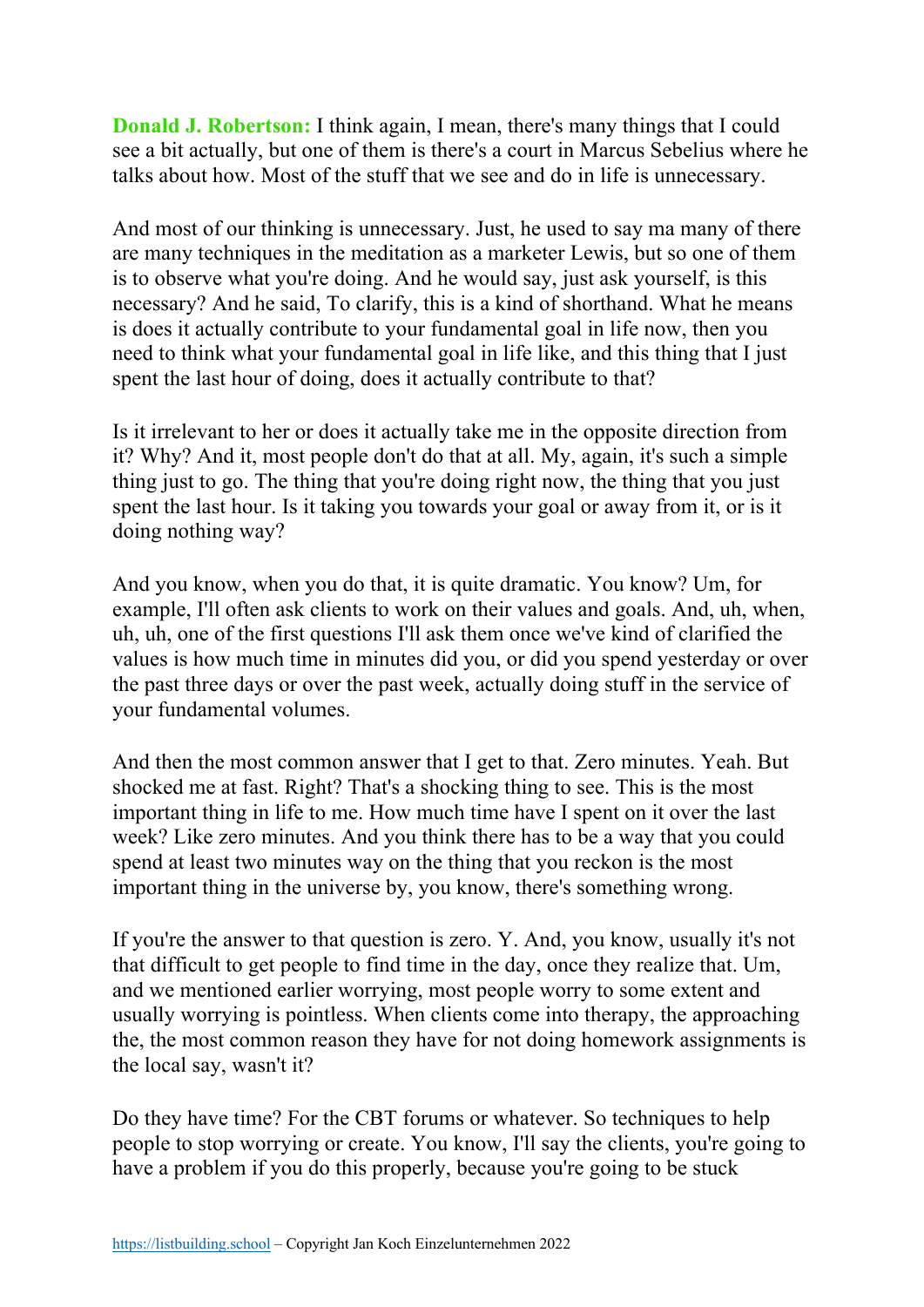thinking, what am I going to do all the free time that I've got? How much time do you spend?

What are a couple of hours? What are you going to do when you stop worrying? Like this is the moment that's following up a lot of your time. I mean, there is a theory. One of the leading chosen and worry is guy called Tom work of it. And he has this, uh, slightly technical research based model of. Uh, called the cognitive avoidance model of worry, you know, basically bottom line is that people, when they worry believe that they're kind of facing their fears, worrying about my problems, but the paradoxes, I rather like what is an ironic paradoxical process because actually on close inspection, it seems to be more a way of avoiding.

Confronting problems. It's more avoidant than most people realize they track for themselves. They do it for themselves and to feeling as if the confronting their problems. When in fact they're doing it in such a way that they never really confront the problems and a concrete and sustained manner where they can escape her over the edge.

But the peaking of rent late when they're worrying, like, but not really just confronting things in a more patient and sustained way. And when you do that, it's painful to face up to your problems and really visualize how bad things could get. And the pain doesn't last that long now. And usually you get over it, whereas a, it would be like ripping off a band-aid to really confront a problem, but worry is kind of like packing out the band-aid over it over and over, and just keeping the pain going permanently by outdoor air.

Um, that's where it's like basically, and it wastes a huge amount of time and energy more time than that.

**Jan Koch:** Yeah, sorry, go ahead to don't. Didn't want to interrupt. I just

**Donald J. Robertson:** gonna say, like, if you eliminated where you would have far more time on your hands, um, and you know, the techniques, uh, uh, the benefit people's small changes often have big consequences if they're strategic.

Um, and so it may be, people may only need to do things that take less than five minutes each day in order to really benefit them. It doesn't have to take a really long time. Most people I are, I'll talk to clients. I'll say maybe if they ever watch television, you know, why can't you do this during the commercial breaks on TV?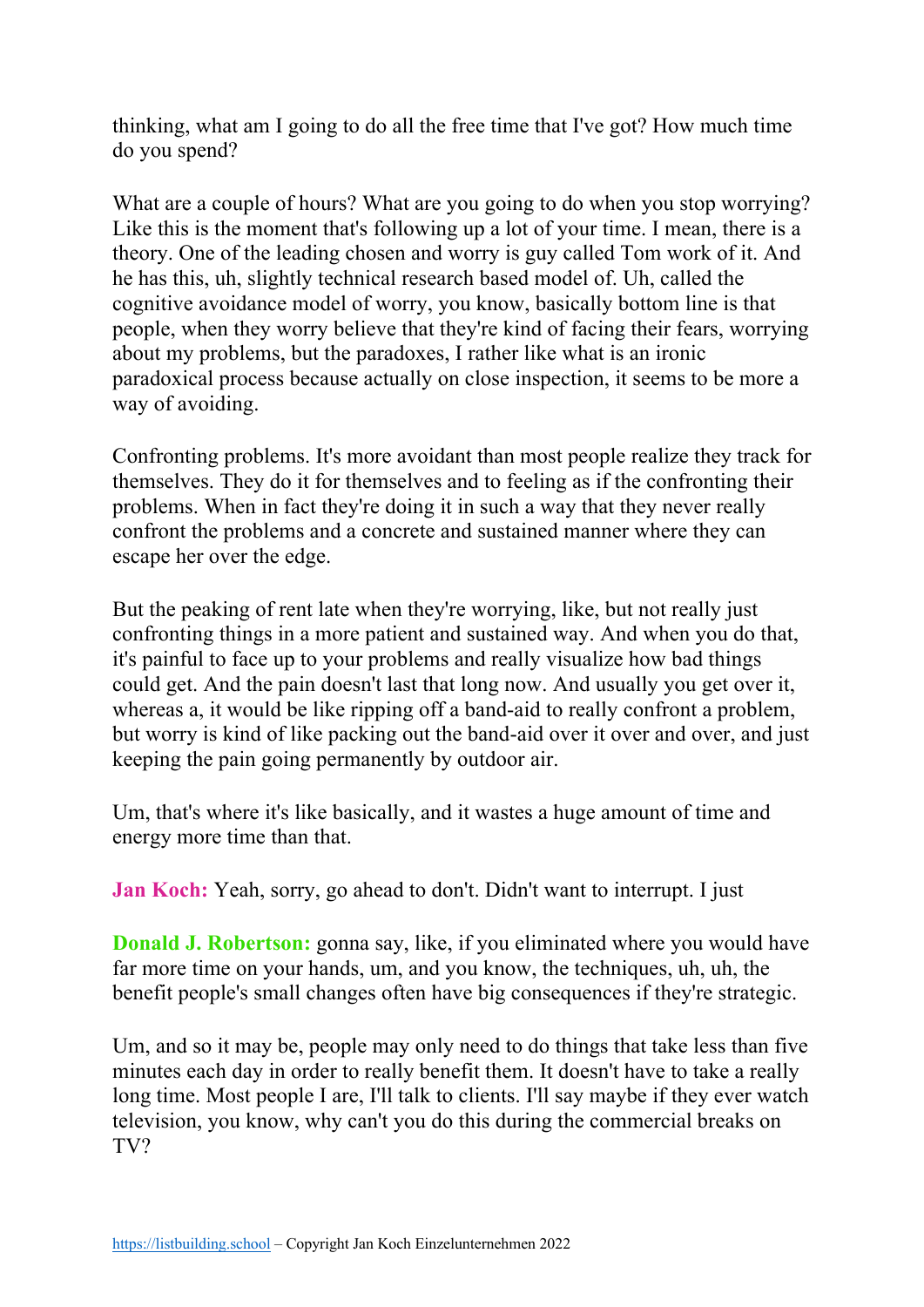Um, you know, like why can't you do this instead of checking social media, um, a good strategy. That's kind of derived from a bit, a famous behavioral psychology principle called Primax principle is to say to yourself, if there's something that you do frequently throughout the day, it could be anything, right?

So it can be scratching your backside. It could be anything that you do frequently be checking your emails, social media, whatever. If you want to introduce a new habit, one way of doing it. Is to say, to introduce a strict rule that says I'm only allowed to check social media. 20 press-ups frost or something like that.

Right. So, okay. You set yourself, we can take social media as much as the one, but every time I do it, but between press-ups first, as you make a rule that you have to do the new habit that you're trying to install first, before your loads to do the old habit that you're already engaged, you're

**Jan Koch:** connecting something new with something that's already there.

Yeah, I do that quite a bit. When I get, when I catch myself going down those mental rabbit hole sometimes. Um, what I like to do is a technique called box breathing. It's I came across on YouTube, I think Jocko, Willink, um, where you breathe in for four seconds, you hold for four seconds, breathe out four seconds and hold.

And it's just what we said earlier. It's it's interrupting this thinking pet on this thought pattern and it just putting me back into a state. Where I get out of this worrying and I'm ready to attack whatever is in front of me. And because I know that technique comes from Navy seals, I feel even more engaged in that.

And th this is, uh, the differentiating factor. I see in many conversations with entrepreneurs, way more successful than I am is they don't obsess about problems. They accept that the challenge is there and they go straight to. And said something very

**Donald J. Robertson:** interesting there, actually, which is knowing that it comes from Navy seals makes a difference.

So again, like life is all about illusions. Like life is about what the magician who's kind of, uh, go, are you looking over here? We're actually, he's doing something over a year with his other hand. So people always look in the room. Place in order to solve their problems. And I say a daily, or when they're dealing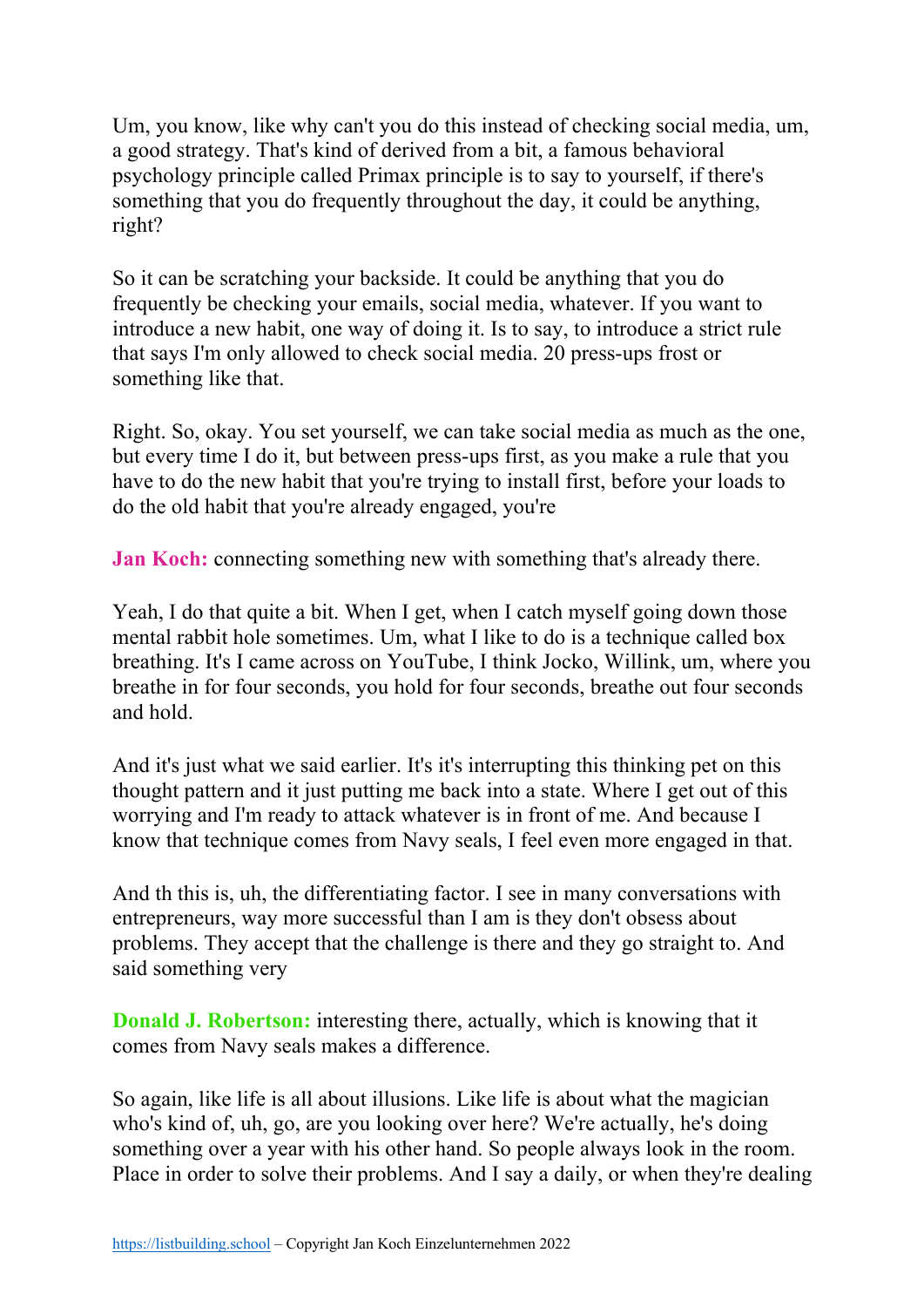with their emotions, it's kind of like the focus in the wrong aspect of their emotion.

If we just focused on another part of it lately, they probably find it quite easy to resolve. Now I trained therapists for many years, train life coaches around the trainings, go for them. Everybody always wants to know what all the techniques are. Right. But we have many techniques that we know quite, quite well.

The, I mentioned earlier, the key thing is the motivation to use the. Bye. And where does that come from? It comes from a number of sources, but one of them is a social proof you might say. So, uh, Jocko, Willink, does it Navy seal who's to the highlight, maybe it's worth giving us a goal, right? Maybe the motivation is actually more important than the choice of individual.

Say, as long as it's a reasonably sensible tax. Right. Not that like saying that you're taking up exercise. If you take someone who's a couch potato, does it, maybe it doesn't matter what Marshall, up into that much, as long as it's a reasonably sensible choice, maybe it doesn't matter that much. What type of a socket training they do exactly right.

Within reasonable limits. But the key thing is just whether they're actually motivated to do that. And the first place, like the main variable might be, whether they actually feel that they can commit to doing something. And so in many cases you may find a technique that's not optimal, but as long as somebody actually is motivated to do it, that might be better than having a technique that's optimal for the individual.

Doesn't feel convince fire. It doesn't feel like an attraction to mortar. They video have the same motivation of it. So often the therapy. Well, we know that's what we know that works from experiments, but matching the technique to the client is also important. You said that the Navy seals, you know, when advantage you're working with groups of people is I'll give you, I'll tell you a long story.

I worked on a research project for the department of the environment in the UK. Def on, uh, noise related stress. So people that had stress because of noisy neighbors or, uh, power stations humming and things like that. And they could sleep and stuff. So I had a group of them in Harley street and I gave them just like a book stand up, relaxation CD.

And this group of people are often quite, um, have a sense of hopelessness. They'd been troubled for many, many years, tried everything, nothing works, you know, kind of mantra. So I gave him a CD and the next a week I saw them,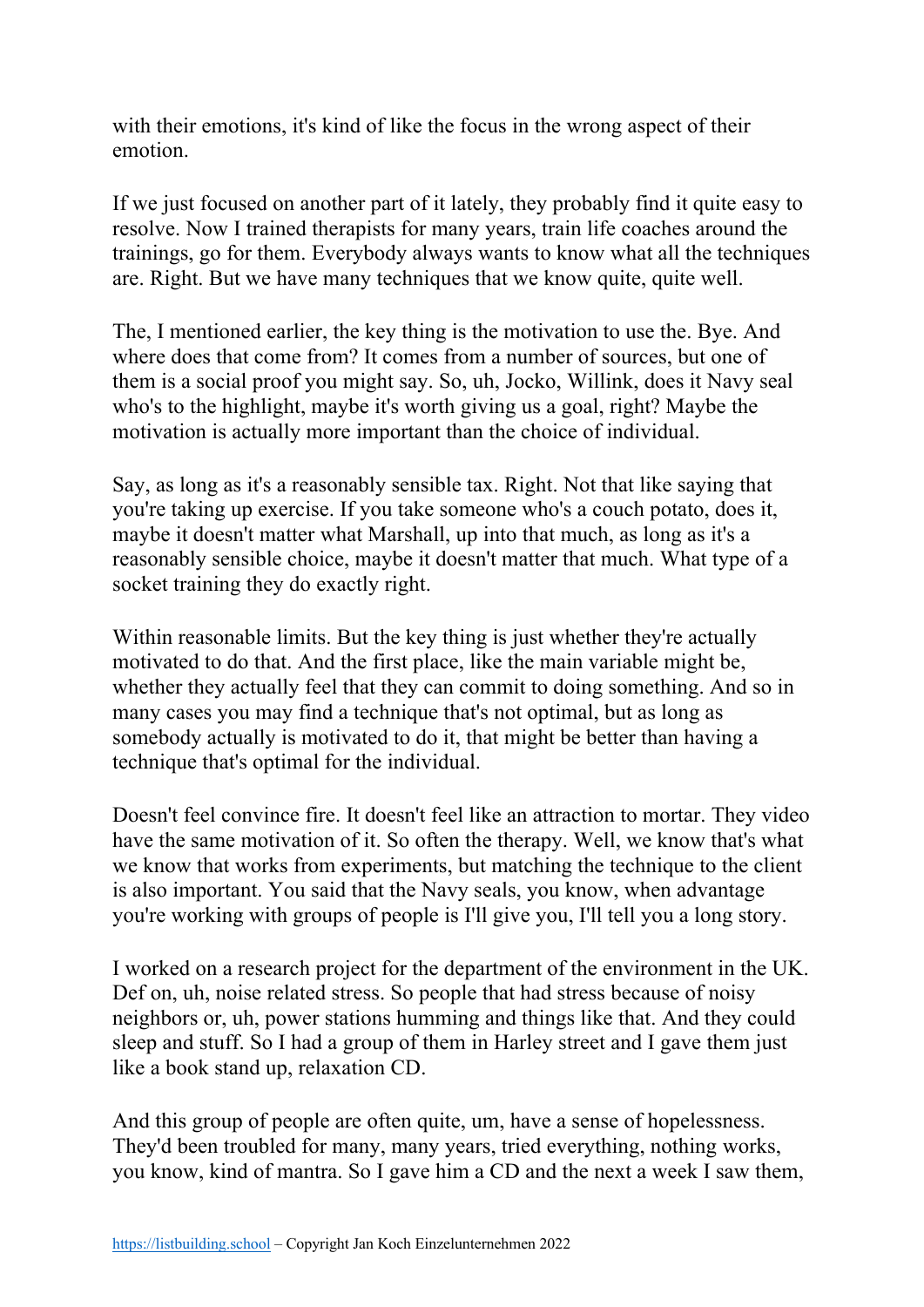uh, I said, how did you guys go on with the CD? And the first couple of people I spoke to, they said, oh, I didn't actually try it because they didn't have the motivation or the confidence to even give a goal.

Right. I knew if it probably helped them. Right. But one, the youngest member of the group said, oh, it was amazing. It's the best sleep I've ever had. My next week, everyone had. Right. Because nobody ever listens to the expert by nobody wants to listen to the therapist, but social proof, like the somebody else in the group, it's just like them.

You're just like me. And you did the thing and it worked for you. So maybe it would work for me too. So then you have the motivated. To do it so that one of the puzzles is again, looking in the wrong, you know, often we have plenty of techniques, we've got a whole toolbox of techniques and they're really the laws of awesome techniques to choose from.

Take your bet. Right? The trick is actually having the motivation to put them into practice consistently. And sometimes that's a real challenge is like, how do you tap into that motivation and find that way within yourself to have a goal at doing something that might feel a little bit.

**Jan Koch:** Yeah, it makes me think about, uh, Jordan Peterson's 12 rules for life.

Rule. Number two is, uh, care for yourself as if you were responsible for it or something like that is that the notion is we care for everybody else. If our dog gets prescribed medicine, we make sure they take it. But if we get prescribed medicine, 30% of people don't take it just as you said, because we don't think we are worthy of being cared for as if we were caring as if we were caring for somebody with.

And I think it's just, uh, he brought it, broke it down very clearly and eloquently and related it back to the upbringing of humanity and so on. But you've just made a point there in that we have to care for ourselves first so that we can then care for everybody else. And essentially that's how I see it.

**Donald J. Robertson:** I think. So I think that's a very good power then. Like there's a lot of things that John Peterson says that I think are really good. And then there's other things that you say is that I think are pretty off the wall. Bye to be honest. Uh, I think he's probably one of the most heightened mess self-help portals for read.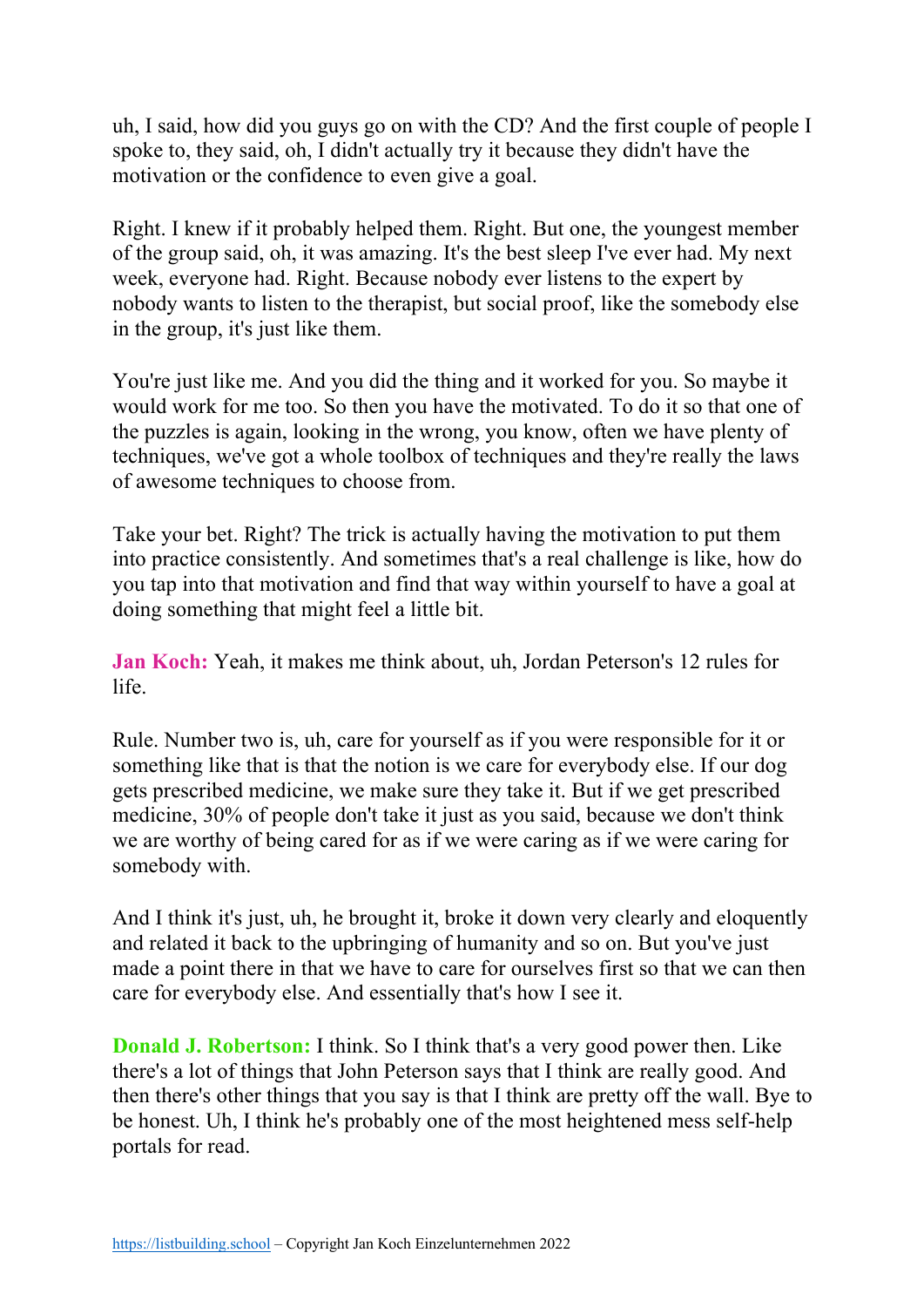Um, but yeah, like I totally agree with him about that, that paradigm, the idea that therapy self-improvement is you see, it's an old idea. Um, the it's about, uh, learning to repair in wholesales, or as we say in therapy, the job of the therapist or the clinician is to make themselves. Right. So my job when I'm working with a client is to get to the point where they say, I don't really need you anymore.

Why? Because I've gotten to the point where they're their own coach. They become their own therapist. My a good therapist is always trying to put themselves out. Basically, you know, and they should be confident about it. Not going to have the most impact with the client as they approach their thinking, you know, have a kind of exit strategy for therapy as it were right in the kind of thinking, how can I get as clients to the point where they just don't need therapy anymore.

They don't need me anymore. Like they can, you know, they can do everything for themselves that I can do for them. And so, but then you have to be willing to. Take that level of responsibility for yourself, like you're managing yourself or being a parent yourself or a friend to yourself. I do. I tend to think of it in a sense is actually about friendship.

You know, like if you really loved yourself, you know, if you liked yourself, if you were a friend to yourself, then you slow down and you kind of judge things in a more balanced and a slightly more cautious way. You know, sometimes you might think have to be proved to be kind with myself. You know, sometimes maybe I go a but easier on myself.

Like I think actually, and this might seem like a strange thing to say, as I said earlier, there are opportunities in life and they can benefit people enormously. Although many people would just watch the street over them. One of them is just being alive, alone. All right. So I don't think wisdom comes from experience.

I think wisdom comes from experience combined with reflection, right? And so, as you get older, you do have a huge wealth of experience. You prepare, you meet more and more people buy and you could learn from that if you're smart, but most people, I think just sail through life and don't really learn anything much from their experience.

In many cases they don't. But one of the things you can learn from, I really believe. Oh, yes. Yeah. Like, so you have a child. And I say that because we also use a strategy in therapy. We say, um, if someone's like beating up on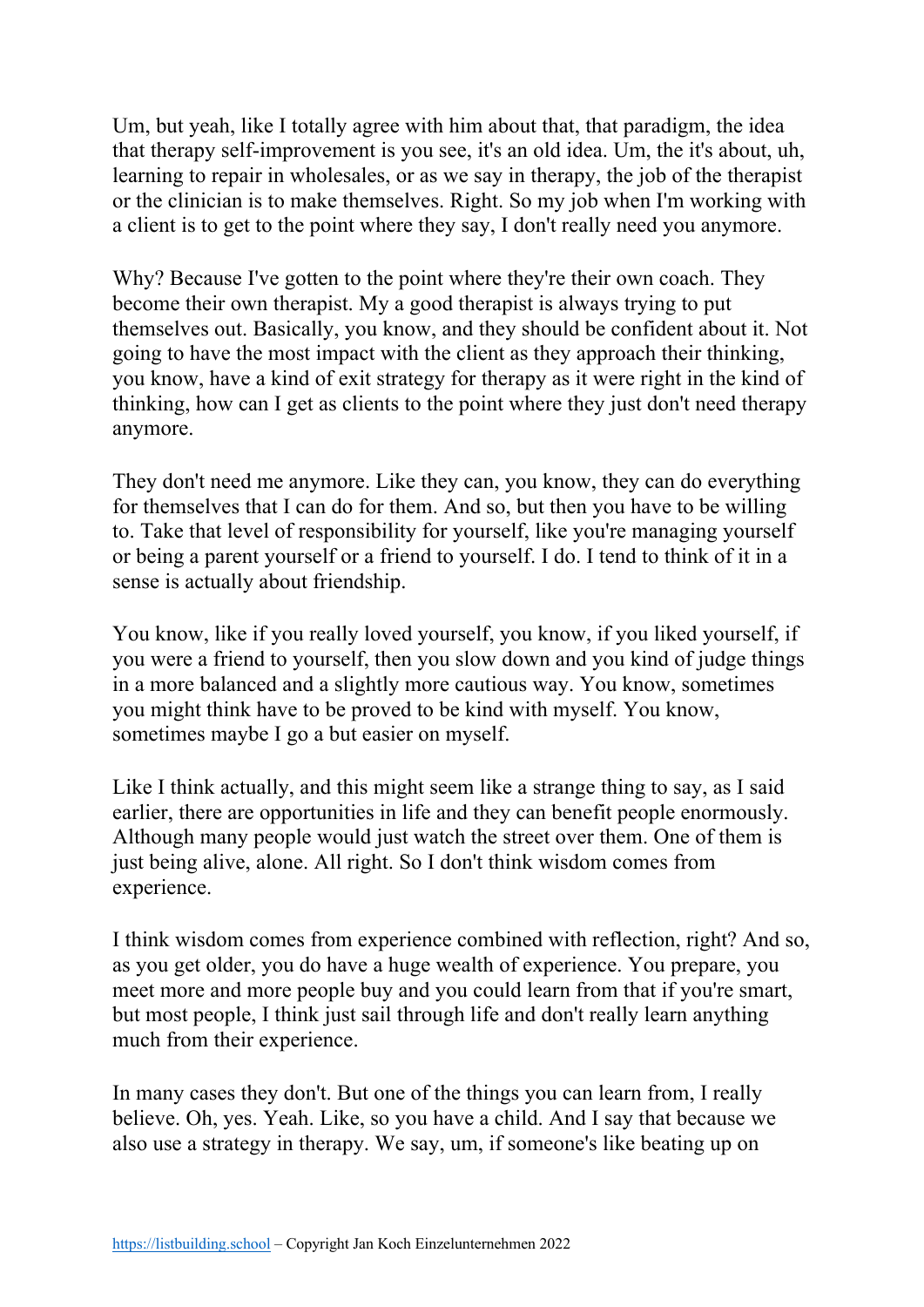themselves, for example, we might say, what advice would you give your daughter as she was in the situation?

Like, and usually that forces people to switch perspective and to kind of think, okay, I guess I'm handling this badly. I wouldn't recommend that my daughter handle it in the same way. I tell her to do this instead, but geez, I've thought works. Just imagining it from that perspective. Well, if you actually have it.

Right. And you actually are thinking that you would give them, hopefully, hopefully my, it makes you a tad more responsible by and thoughtful. And then maybe you can apply that idea. Now, I think much more easily, you know, about all the advice that I have given mental or, and I thought, geez, maybe I should be following that advice myself.

So it gives me a kind of reference point. You know, if you really care about someone else, and you're kind of more thoughtful, more reflective of that, the advice you give them, the way that you interact with them, maybe when they're emotional or upset, you can transfer those skills onto your care as well.

You might learn something useful, but managing your emotions by doing that. That's an opportunity. Not everybody benefits from. Right. But if you're ready to benefit from, uh, having a child, um, you know, and learning from the experience, it could be one of the most enlightening, uh, experiences in life.

**Jan Koch:** Yeah, definitely, definitely as much, as much as I would love to continue this conversation, we are already at 55 minutes roughly.

I, I need to bring you back for another interview because I just think there's so much more that we need to talk about, but, uh, unfortunately we need to wrap up here at this point. If there were one, add one piece of advice that you can give to entrepreneurs to make the most out of this situation, to cope with stress, as good as they can.

What would that be?

**Donald J. Robertson:** If I was to give them the. Stoic piece of advice, it would be realize our question, the prevailing values of the society in what you love, because maybe they'll toxic, right? Maybe we are born into society and through our history, we, you know, we've been, society has gravitated towards materialistic, hedonistic, egotistical, consumerist, celebrity culture, all the stuff that we all in reflection know is.